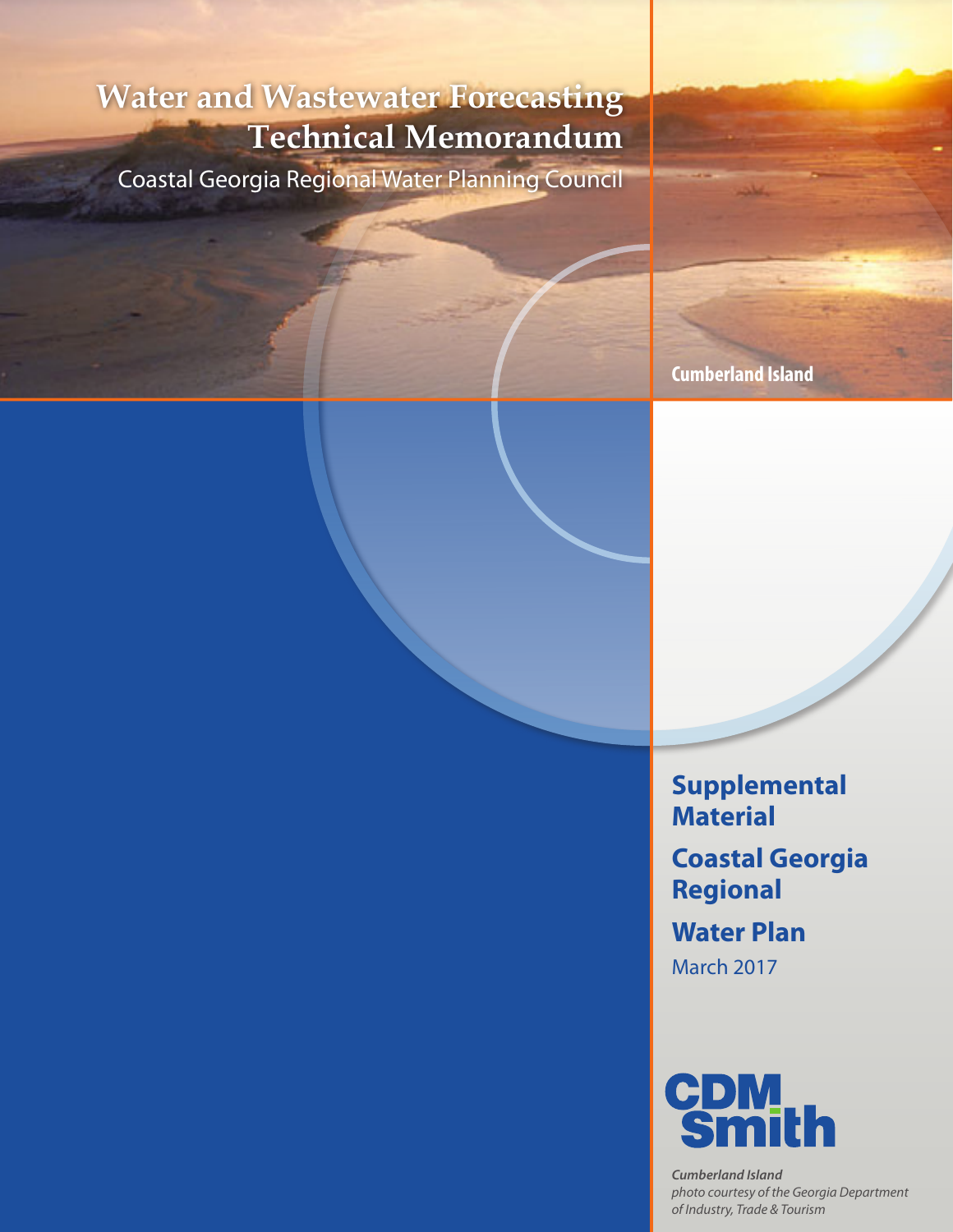# **Table of Contents**

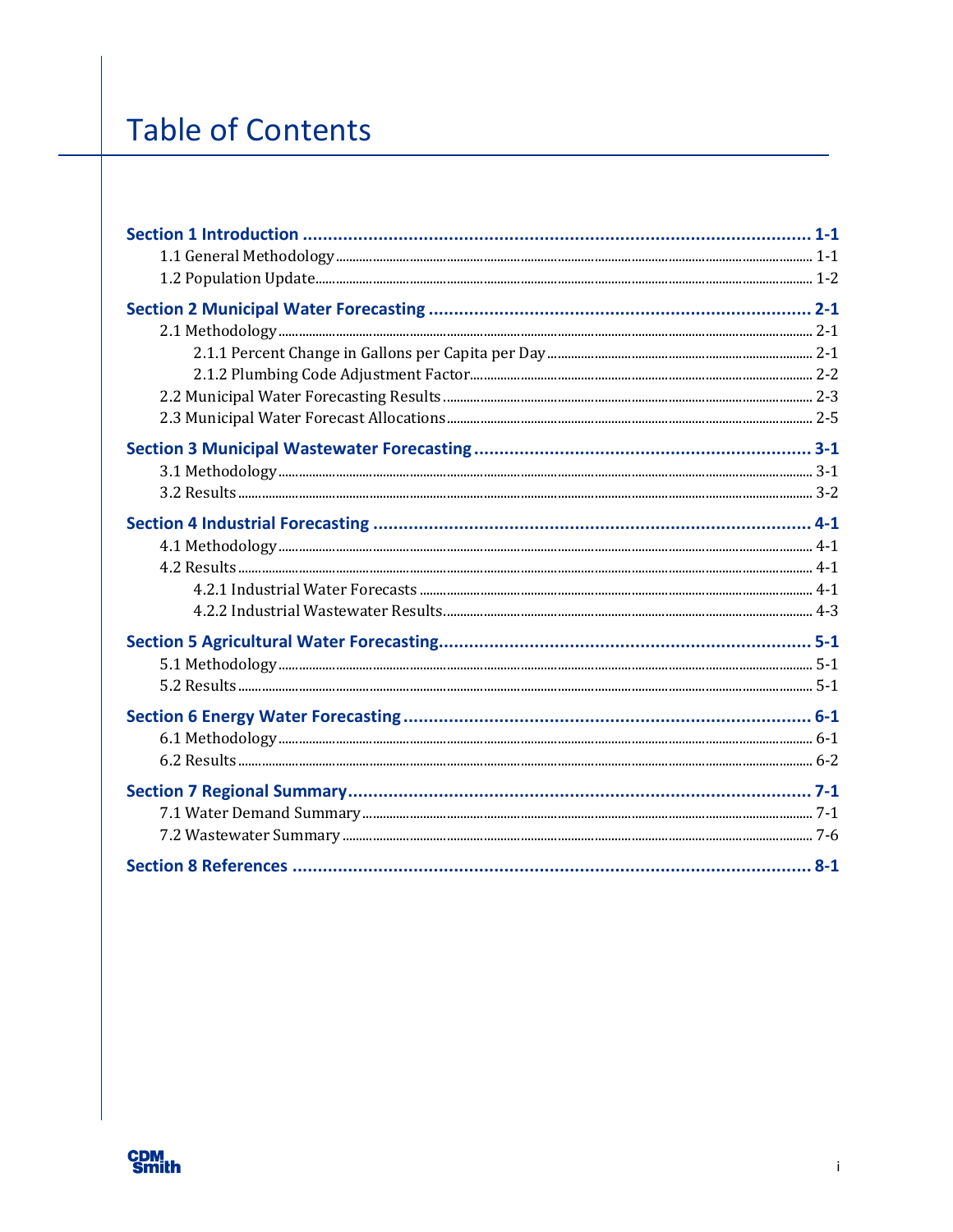## List of Figures

| Figure 2-1 Forecasted Municipal Water Demand for Coastal Georgia Planning Council 2-4           |  |
|-------------------------------------------------------------------------------------------------|--|
|                                                                                                 |  |
| Figure 2-3 Municipal Water Demand for Coastal Georgia Planning Council by Aquifer and Basin 2-6 |  |
| Figure 3-1 Total Wastewater Generated Coastal Georgia Planning Region by Type3-3                |  |
|                                                                                                 |  |
|                                                                                                 |  |
|                                                                                                 |  |
|                                                                                                 |  |
|                                                                                                 |  |
|                                                                                                 |  |
|                                                                                                 |  |

## List of Tables

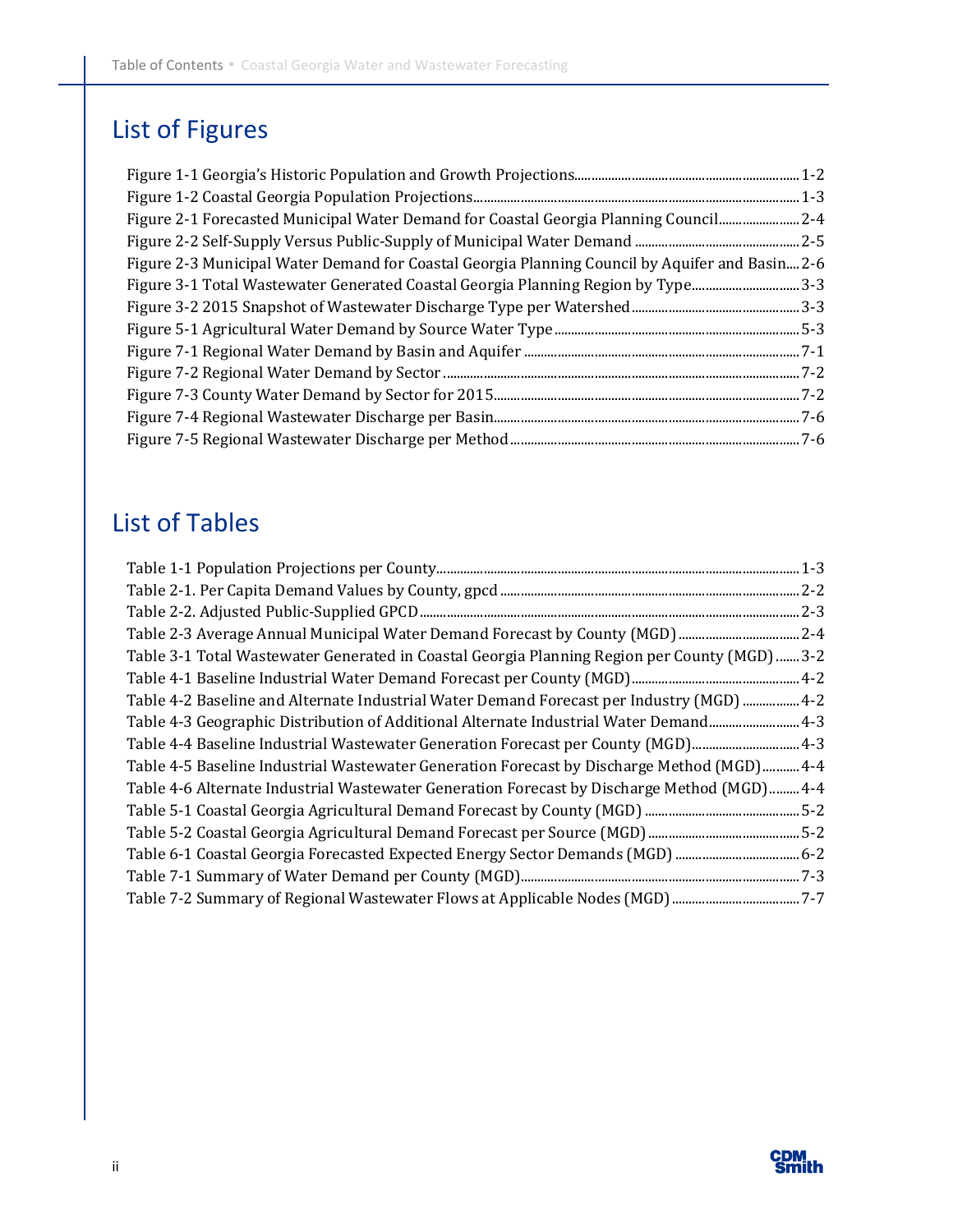# Section 1 Introduction

Municipal and Industrial Water and Wastewater Forecasts were originally developed for the Coastal Georgia Regional Water Planning Council as part of the Georgia Comprehensive Statewide Water Management Plan (CSWMP) in 2011. Agricultural and Energy water needs were also identified and forecasted during the 2011 planning process. As part of the 5-year review and revision of that plan, all of these forecasts, except Industrial water and wastewater forecasts, have been updated. This Technical Memorandum describes how the original forecasts have been updated to account for changes in population and water use that have occurred since the original forecasts were produced.

Throughout this report, the prior Regional Planning process that occurred in 2009 – 2011 is referred to as "Round 1." Thus, the current (2016) update is referred to as "Round 2".

The basic approach to updating the forecasts starts with the same methodology used in developing the original forecasts, which are described in various Technical Memoranda, which were included as supplemental materials to the 2011 Coastal Georgia Regional Water Plan.1 The purpose of this Technical Memorandum is to describe where modifications to the original forecast methodology were made and to provide the revised forecast values.

### 1.1 General Methodology

The basic methodology for forecasting water demand is to estimate demand separately for each major water use sector. For each sector, water demand is estimated using a 'driver' multiplied by the 'rate of use'. The driver is defined as a countable unit that can be projected in future years, such as number of people, number of employees in a business, acres irrigated or megawatts of power. The rate of use is defined as the quantity of water used by the driving unit per unit of time, such as gallons per person per day, gallons per day per acre, or gallons per megawatt produced.

The planning process examines and forecasts water demand for four major sectors:

- **Municipal** this sector includes domestic, commercial, and low water use industries
- **Industrial** this sector includes higher water use industries
- **Agricultural** this sector includes major crops such as cotton, corn, peanuts, soybean, pecans, specialty crops, and nursery and horticulture; a snapshot of major livestock water use and golf course water use

and Agricultural Water Use forecast prepared by Dr. Jim Hook et al. (available at [http://www.georgiawaterplanning.org/pages/forecasting/agricultural\\_water\\_use.php](http://www.georgiawaterplanning.org/pages/forecasting/agricultural_water_use.php)).



1

<sup>1</sup> See "Water and Wastewater Forecasting Technical Memorandum," dated May 2011 (available at (<http://www.coastalgeorgiacouncil.org/documents/CoastalGAForecastTM050211.pdf>);

<sup>&</sup>quot;Statewide Energy Sector Water Demand Forecast" Technical Memorandum, dated October 29, 2010 (available at [http://www.georgiawaterplanning.org/pages/forecasting/energy\\_water\\_use.php\)](http://www.georgiawaterplanning.org/pages/forecasting/energy_water_use.php);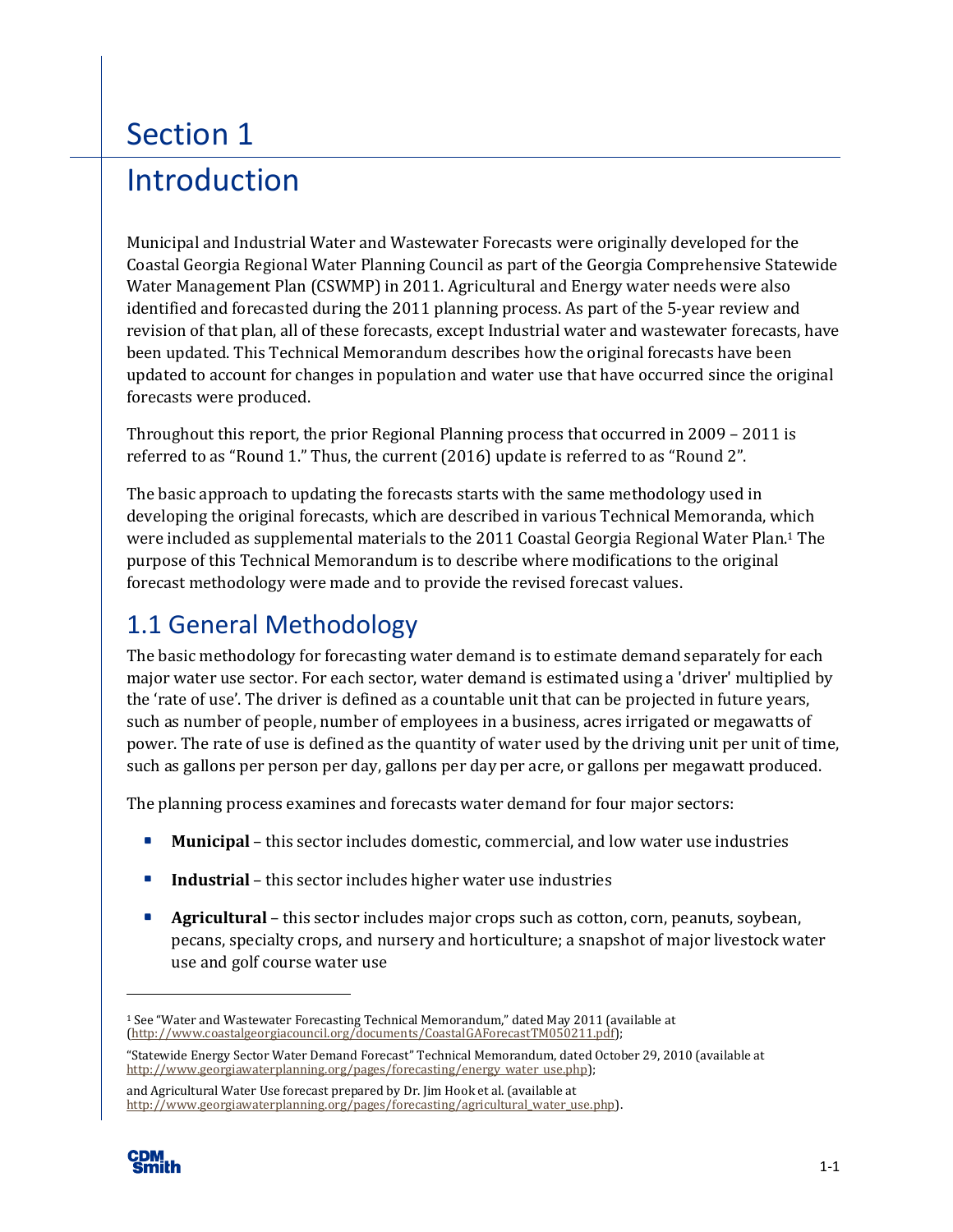**Energy** – this sector includes thermoelectric power generation

### 1.2 Population Update

State and County population projections are provided by the Governor's Office of Planning and Budget (OPB). These projections are used consistently throughout the state for multiple purposes such as transportation planning and allocation of education funds. The Georgia Environmental Protection Division (EPD) is required to use these population projections in statewide water planning. The 2010 Census statewide population count was lower than had been projected for 2010 in the Round 1 projections, although this trend of lower population than projected does not hold true for all counties. The prior forecast had the State's population growing at an annual rate of 1.69% while the new forecast grows at an annual rate of only 1.05% as shown in **Figure 1-1**.



**Figure 1-1 Georgia's Historic Population and Growth Projections** 

While the trend of a lower population in 2010 than projected was seen statewide, each county had its own individual trend. For the region as a whole, the population obtained from the 2010 Census data was 1.2 percent higher than the Round 1 projection. However, lower growth rates moving forward are predicted leading to a projected population in 2050 that is 20 percent less than the previous estimates as shown in **Figure 1-2**. The new population projections (OPB, 2015) by county are shown in **Table 1-1**.

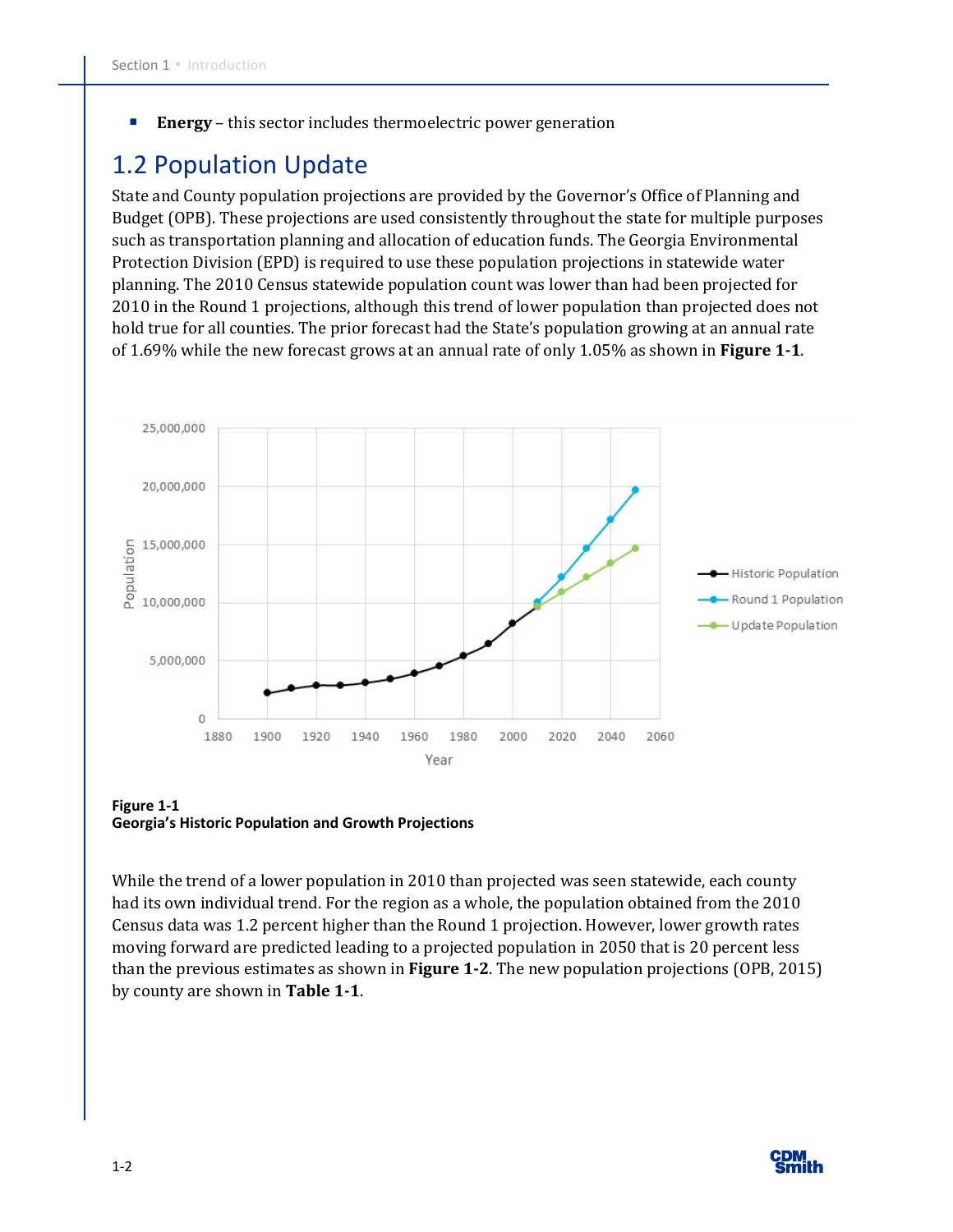

|                       | 2010    | 2015    | 2020    | 2025    | 2030    | 2035      | 2040      | 2045      | 2050      |
|-----------------------|---------|---------|---------|---------|---------|-----------|-----------|-----------|-----------|
| Round 1               | 632.813 | 703.854 | 777,695 | 859,962 | 942.920 | 1,021,169 | 1.101.517 | 1,181,052 | 1,265,982 |
| $\blacksquare$ Update | 640.217 | 683.803 | 730,540 | 776.168 | 821.796 | 867.611   | 913.427   | 963.024   | 1.012.621 |

#### **Figure 1-2 Coastal Georgia Population Projections**

| <b>County</b>  | 2015    | 2020    | 2025    | 2030    | 2035    | 2040    | 2045    | 2050      |
|----------------|---------|---------|---------|---------|---------|---------|---------|-----------|
| Bryan          | 35,107  | 40,165  | 46,044  | 51,924  | 59,117  | 66,309  | 75,379  | 84,449    |
| <b>Bulloch</b> | 73,278  | 78,642  | 84,235  | 89,828  | 95,559  | 101,289 | 107,619 | 113,950   |
| Camden         | 52,580  | 55,230  | 57,455  | 59,679  | 61,469  | 63,260  | 64,800  | 66,339    |
| Chatham        | 285,958 | 304,482 | 321,787 | 339,092 | 355,532 | 371,973 | 388,773 | 405,573   |
| Effingham      | 56,847  | 62,989  | 69,654  | 76,320  | 83,619  | 90,918  | 99,473  | 108,029   |
| Glynn          | 83,355  | 87,921  | 92,294  | 96,667  | 101,061 | 105,455 | 110,478 | 115,502   |
| Liberty        | 65,294  | 67,806  | 69,348  | 70,890  | 71,690  | 72,489  | 72,276  | 72,064    |
| Long           | 17,447  | 19,600  | 22,109  | 24,618  | 27,495  | 30,372  | 33,565  | 36,757    |
| McIntosh       | 13,937  | 13,706  | 13,242  | 12,778  | 12,070  | 11,362  | 10,660  | 9,958     |
| <b>Total</b>   | 683,803 | 730,540 | 776,168 | 821,796 | 867,611 | 913,427 | 963,024 | 1,012,621 |

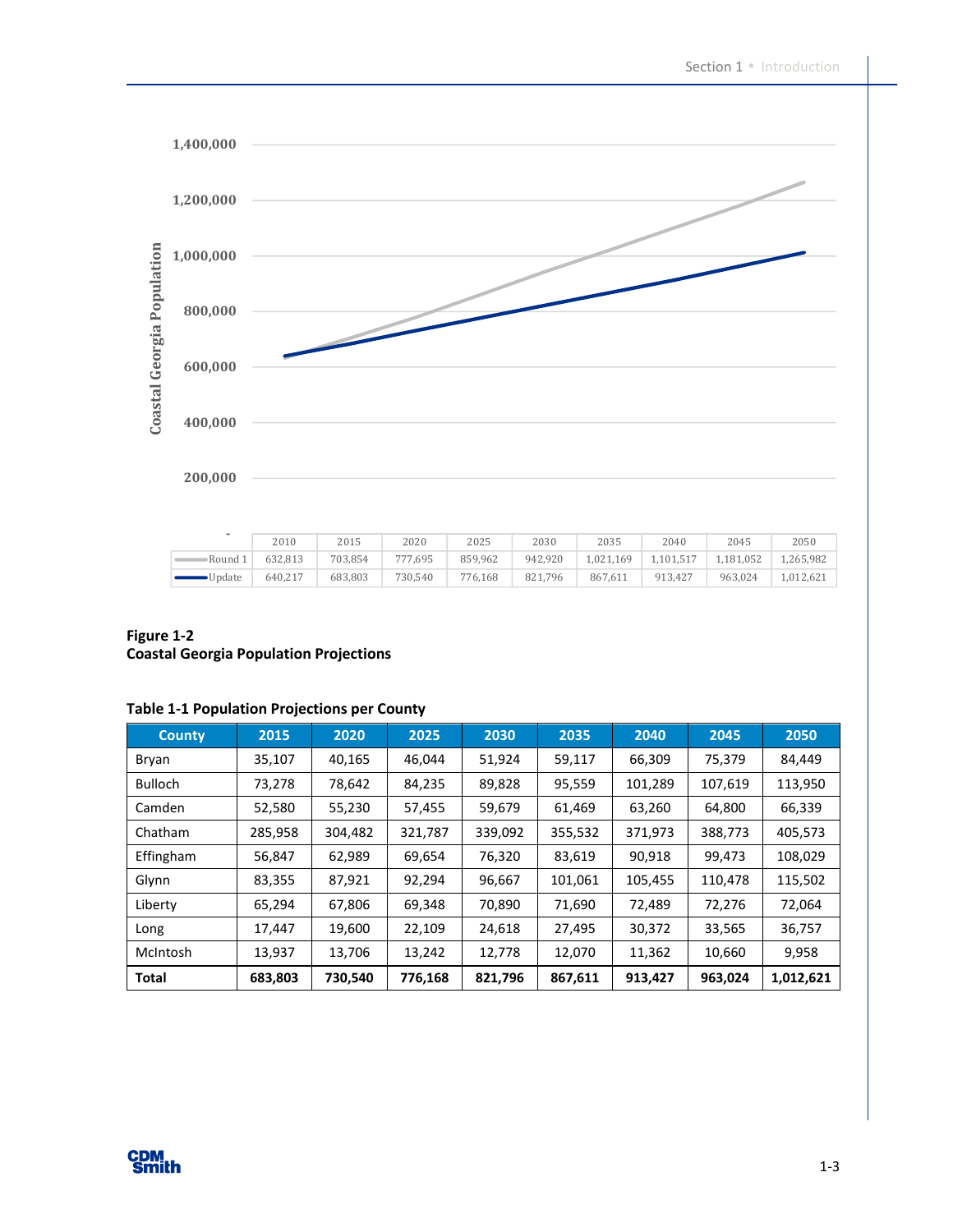## Municipal Water Forecasting

This section describes the methodology and results of municipal water demand forecasts for the Coastal Georgia Planning Region.

### 2.1 Methodology

The county level municipal water demand includes both public-supplied (i.e., utility) water demand and self-supplied (i.e., private well) water demand. The self-supplied water is associated with groundwater use, while the public-supply water is associated with either surface water or groundwater use as indicated by permit data. Each county has an average weighted per capita water use value that was derived from an analysis of all reporting utilities within each county, and then vetted through the regional councils in Round 1. The following sections describe updates to the previous methodology used to produce the revised forecasts.

### **2.1.1 Percent Change in Gallons per Capita per Day**

The Georgia EPD reviewed withdrawal data and estimated population served data reported by permitted municipal water systems from the years 2010 through 2014. GA EPD then calculated adjustment factors for each County's public-supplied municipal per capita water use rate. For each county, a per capita value for each year 2010-2014 was calculated based on actual withdrawal and estimated population served data for that county. The percent rate of change was calculated for each year interval (2010 to 2011, 2011 to 2012, 2012 to 2013, 2013 to 2014), and the average of those four values was calculated as the per capita water use adjustment factor.

These adjustment factors were applied to the gpcd values used in Round 1 to derive the 2015 gpcd values for each county. If no data were available to EPD, the prior gpcd value was used as the 2015 value. Of the counties with available data, roughly two-thirds had a decrease in gpcd while about one third showed an increase in gpcd. Note that a decrease in gpcd could be due to conservation and water loss control efforts during this time period, or other factors such as an increase in population with less increase in water use, or a drop in water use (e.g., loss of industrial customer) with the same population. **Table 2-1** shows the gpcd adjustment factor applied to the Round 1 gpcd for each county in the region.

The self-supplied value of 100 gpcd for each county remains unchanged from Round 1.

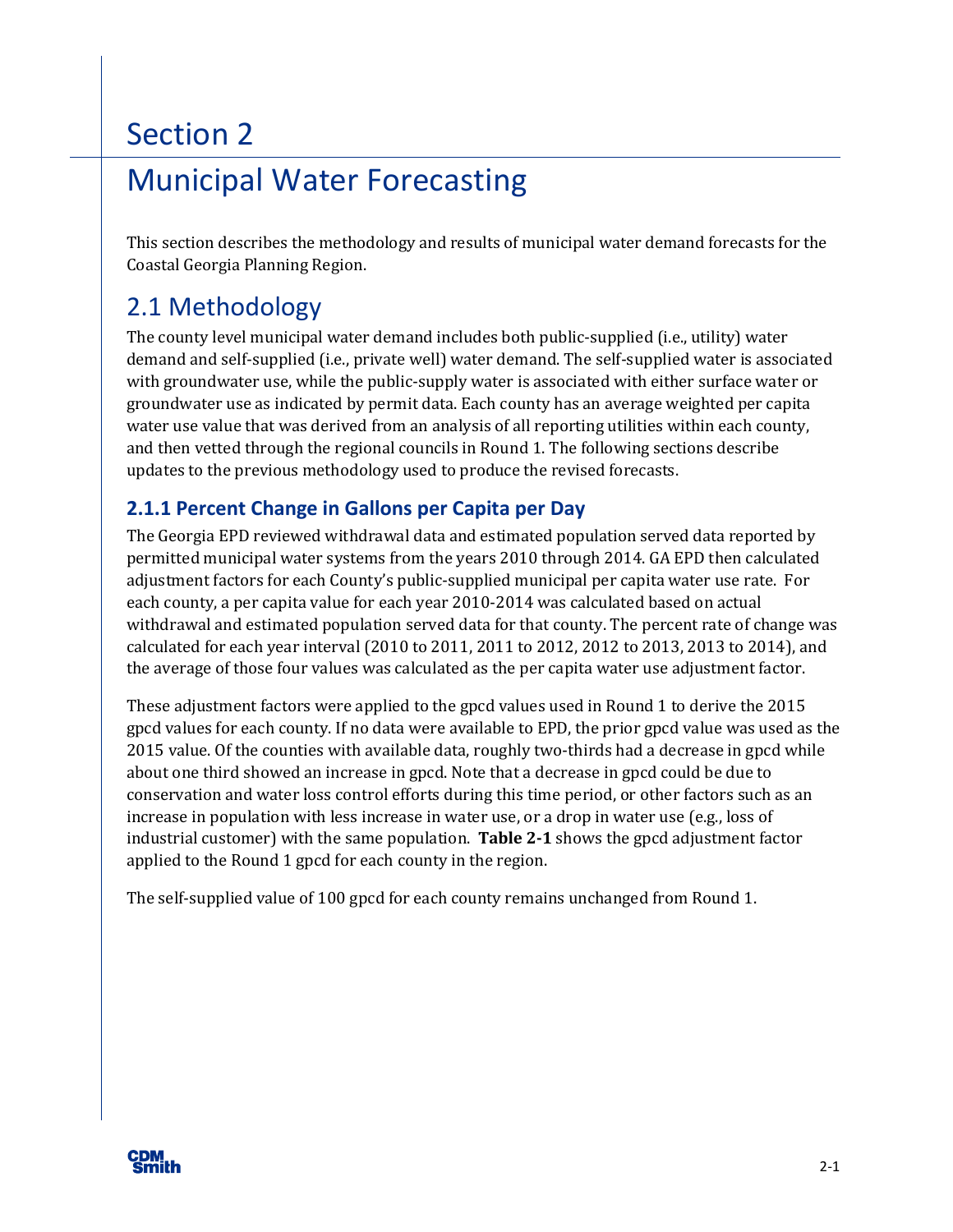| <b>County</b>  | <b>Round 1 Per</b><br><b>Capita</b> | 2015 Adjustment<br><b>Factor</b> | <b>Round 2 Adjusted Per</b><br><b>Capita</b> |  |  |
|----------------|-------------------------------------|----------------------------------|----------------------------------------------|--|--|
| Bryan          | 138                                 | $-0.2%$                          | 138                                          |  |  |
| <b>Bulloch</b> | 138                                 | $-0.3%$                          | 138                                          |  |  |
| Camden         | 138                                 | $-3.4%$                          | 133                                          |  |  |
| Chatham        | 138                                 | $-1.6%$                          | 136                                          |  |  |
| Effingham      | 138                                 | 1.7%                             | 140                                          |  |  |
| Glynn          | 138                                 | $-2.3%$                          | 135                                          |  |  |
| Liberty        | 138                                 | $-1.2%$                          | 136                                          |  |  |
| Long           | 138                                 | $-0.6%$                          | 137                                          |  |  |
| McIntosh       | 138                                 | $-4.1%$                          | 132                                          |  |  |

#### **Table 2-1. Per Capita Demand Values by County, gpcd**

#### **2.1.2 Plumbing Code Adjustment Factor**

In Round 1, the gpcd for each county was reduced over time due to the effects of plumbing codes based upon the age of housing stock in each county. Over time, as new houses are built with more efficiency fixtures, the county average gpcd will decrease. Previously a reduction (adjustment) was calculated for each county starting with zero in 2010 (the base year in Round 1) and increasing over time. For the update, these plumbing code adjustments were reset to zero in 2015 with the difference in the adjustment factor between 2010 and 2014 subtracted from the adjustment factor for all remaining years. The revised plumbing code adjustment was then applied to both public-supplied and self-supplied water demand.

**Table 2-2** shows the municipal public-supplied gpcd value over time for each county as used in the current forecast. These adjusted values start with a regional water use rate of 138 gpcd for every county before the percent change adjustments are applied. As part of the water plan update the Coastal Council carefully considered whether they would make a change to their previously adopted region wide single gpcd value versus estimating county specific gpcd values for each county. Since this update did not include a detailed investigation of specific water use reporting, there was not sufficient information to modify the region wide gpcd value that was developed and adopted during the original water plan development (Round 1). The Coastal Council will revisit this topic as part of the full plan update during the next update cycle.

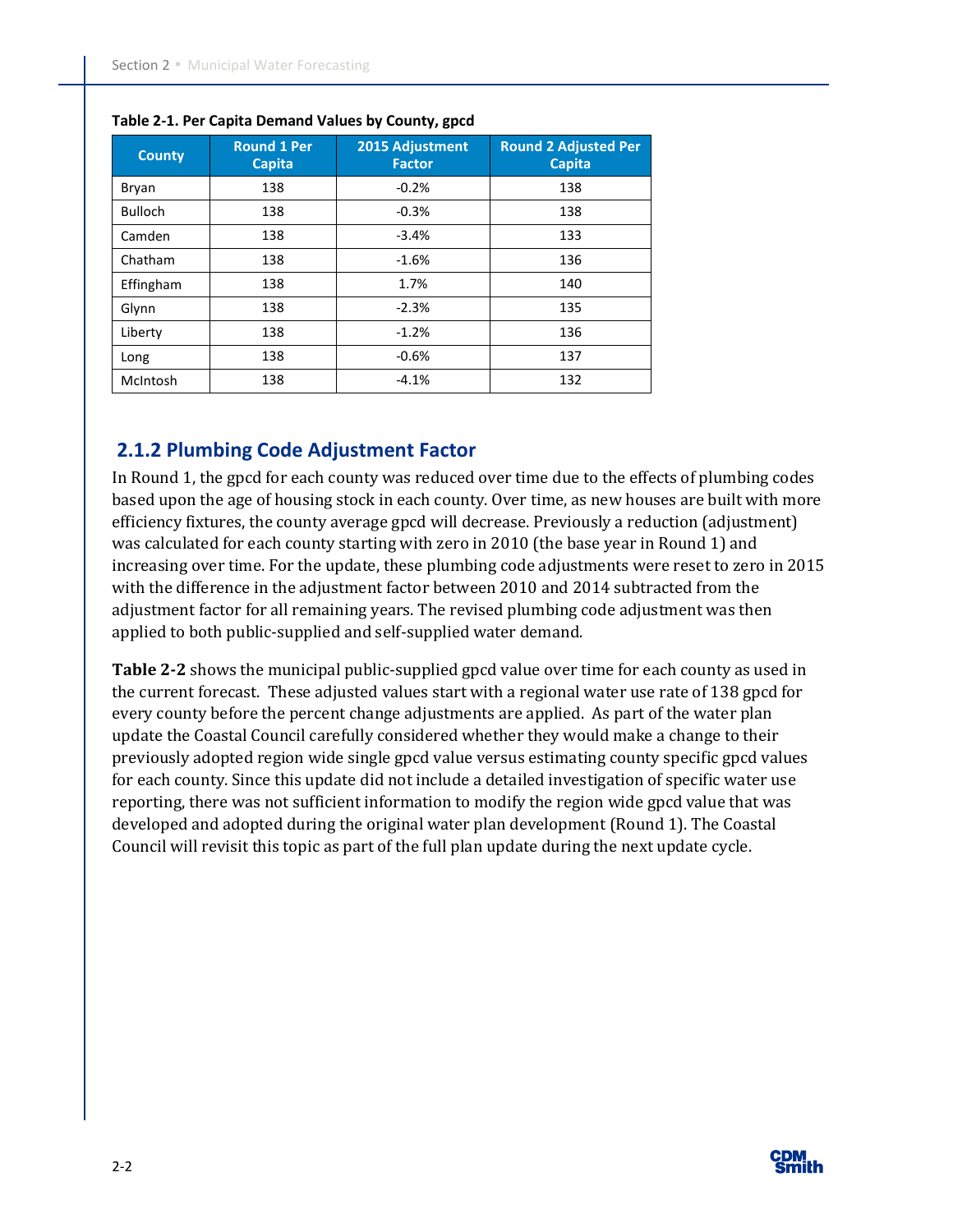|                | <b>Regional</b>                       | <b>County</b>            | <b>Time Adjusted Values</b> |       |       |       |       |       |       |       |
|----------------|---------------------------------------|--------------------------|-----------------------------|-------|-------|-------|-------|-------|-------|-------|
| <b>County</b>  | <b>Round 1</b><br><b>Base</b><br>gpcd | <b>Specific</b><br>gpcd* | 2015                        | 2020  | 2025  | 2030  | 2035  | 2040  | 2045  | 2050  |
| Bryan          | 138                                   | 110                      | 137.7                       | 136.9 | 136.0 | 135.2 | 134.3 | 133.5 | 132.7 | 131.8 |
| <b>Bulloch</b> | 138                                   | 108                      | 137.6                       | 136.6 | 135.5 | 134.5 | 133.4 | 132.4 | 131.3 | 130.3 |
| Camden         | 138                                   | 130                      | 133.2                       | 132.4 | 131.5 | 130.6 | 129.8 | 128.9 | 128.0 | 127.2 |
| Chatham        | 138                                   | 136                      | 135.8                       | 134.5 | 133.1 | 131.8 | 130.5 | 129.2 | 127.9 | 126.5 |
| Effingham      | 138                                   | 119                      | 140.3                       | 139.4 | 138.6 | 137.7 | 136.9 | 136.0 | 135.2 | 134.3 |
| Glynn          | 138                                   | 157                      | 134.8                       | 133.6 | 132.4 | 131.2 | 130.0 | 128.8 | 127.6 | 126.4 |
| Liberty        | 138                                   | 109                      | 136.3                       | 135.3 | 134.3 | 133.3 | 132.3 | 131.3 | 130.3 | 129.3 |
| Long           | 138                                   | 116                      | 137.1                       | 136.2 | 135.2 | 134.3 | 133.4 | 132.4 | 131.5 | 130.6 |
| McIntosh       | 138                                   | 136                      | 132.3                       | 131.2 | 130.2 | 129.1 | 128.0 | 126.9 | 125.8 | 124.7 |

#### **Table 2-2. Adjusted Public-Supplied GPCD**

\*For planning purposes the Coastal Council has elected to use the region wide gpcd value for forecasting future water use.

### 2.2 Municipal Water Forecasting Results

**Table 2-3** shows the forecasted municipal water demand in millions of gallons per day (MGD) (public-supplied and self-supplied) by county in the Coastal Georgia region. The total regional demand is shown graphically in **Figure 2-1** along with a comparison of the Round 1 estimates. Region-wide the municipal forecast is lower than in Round 1 due to the combination of lower population projections and lower per capita water use values.

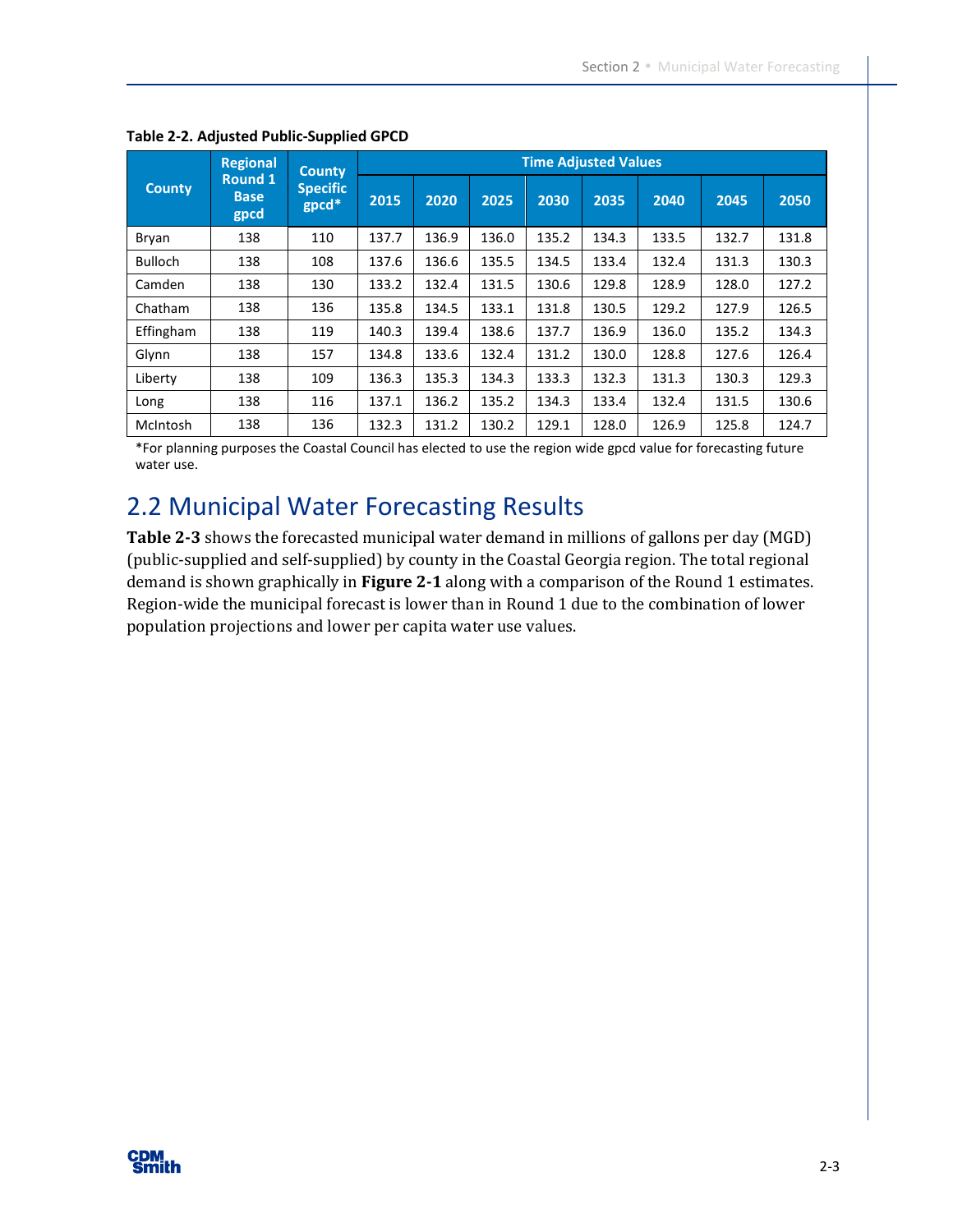| <b>County</b>  | 2015 | 2020 | 2025 | 2030  | 2035  | 2040  | 2045  | 2050  | %<br><b>Change</b> |
|----------------|------|------|------|-------|-------|-------|-------|-------|--------------------|
| Bryan          | 4.4  | 5.0  | 5.6  | 6.3   | 7.1   | 8.0   | 9.0   | 10.0  | 129.2%             |
| <b>Bulloch</b> | 9.5  | 10.1 | 10.7 | 11.4  | 12.0  | 12.6  | 13.3  | 13.9  | 46.8%              |
| Camden         | 6.4  | 6.7  | 6.9  | 7.2   | 7.3   | 7.5   | 7.6   | 7.7   | 19.9%              |
| Chatham        | 37.6 | 39.6 | 41.4 | 43.2  | 44.8  | 46.4  | 48.0  | 49.5  | 31.8%              |
| Effingham      | 6.9  | 7.6  | 8.4  | 9.1   | 9.9   | 10.7  | 11.6  | 12.6  | 80.7%              |
| Glynn          | 10.9 | 11.4 | 11.8 | 12.2  | 12.7  | 13.1  | 13.6  | 14.1  | 29.6%              |
| Liberty        | 8.5  | 8.8  | 8.9  | 9.0   | 9.1   | 9.1   | 9.0   | 8.9   | 4.5%               |
| Long           | 1.9  | 2.2  | 2.4  | 2.7   | 3.0   | 3.2   | 3.5   | 3.8   | 98.3%              |
| McIntosh       | 1.6  | 1.6  | 1.5  | 1.4   | 1.3   | 1.3   | 1.2   | 1.1   | $-33.3%$           |
| <b>Total</b>   | 87.7 | 92.9 | 97.8 | 102.6 | 107.2 | 111.8 | 116.8 | 121.6 | 38.6%              |





**Figure 2-1 Forecasted Municipal Water Demand for Coastal Georgia Planning Council** 

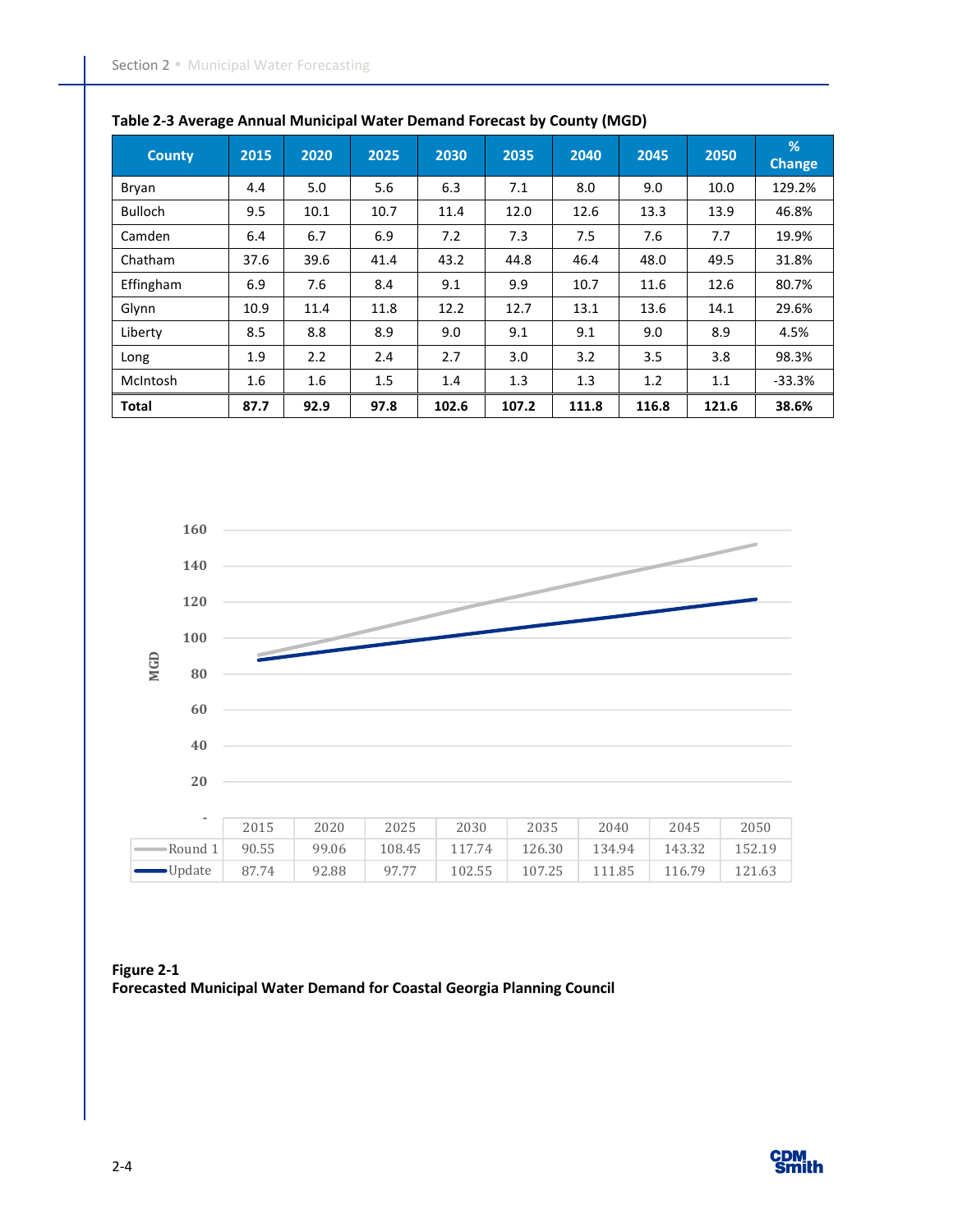### 2.3 Municipal Water Forecast Allocations

As noted above, the municipal water demand for each county is the summation of the publicsupplied and self-supplied water demand estimates for each county. The percent of county population that is public-supplied and self-supplied have not been updated from Round 1. This split of county population was derived from USGS estimates, and were vetted through the regional council review process. **Figure 2-2** shows the split between self-supply versus publicsupply for the region.

As in Round 1, it is assumed that all self-supplied (i.e., domestic residential) water use is from groundwater. The allocation of public-supplied municipal water among surface water and groundwater sources was determined in Round 1 by an analysis of surface water and groundwater permitted water withdrawals for municipal use by county. The percent of county public-supply municipal water by surface water and groundwater are retained from Round 1 and used to allocate the updated county municipal water demand by sources. Furthermore, the allocation of surface water by stream node (for the surface water models) and groundwater by aquifer (for the groundwater models) maintains the same proportions as in Round 1.

Thus the updated county municipal water demand forecasts are allocated among surface water nodes and groundwater aquifers for analysis with other components of the state water plan update. For the Coastal Georgia region, the majority of municipal water is groundwater from the Floridan aquifer with some groundwater supply from the Brunswick aquifer and some surface water supply from the Savannah basin, as shown in **Figure 2-3**.



**Figure 2-2 Self-Supply Versus Public-Supply of Municipal Water Demand** 

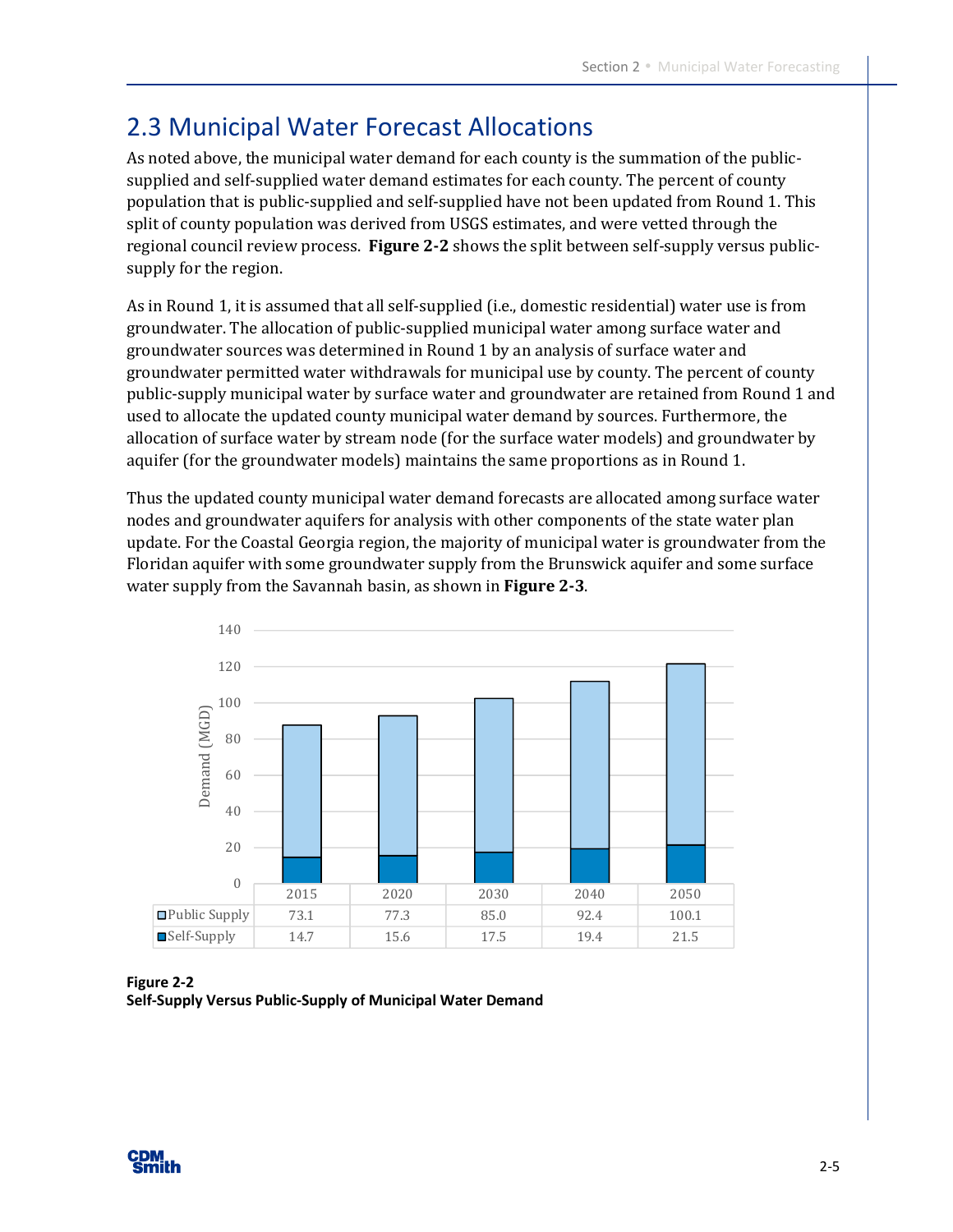

**Figure 2-3 Municipal Water Demand for Coastal Georgia Planning Council by Aquifer and Basin** 

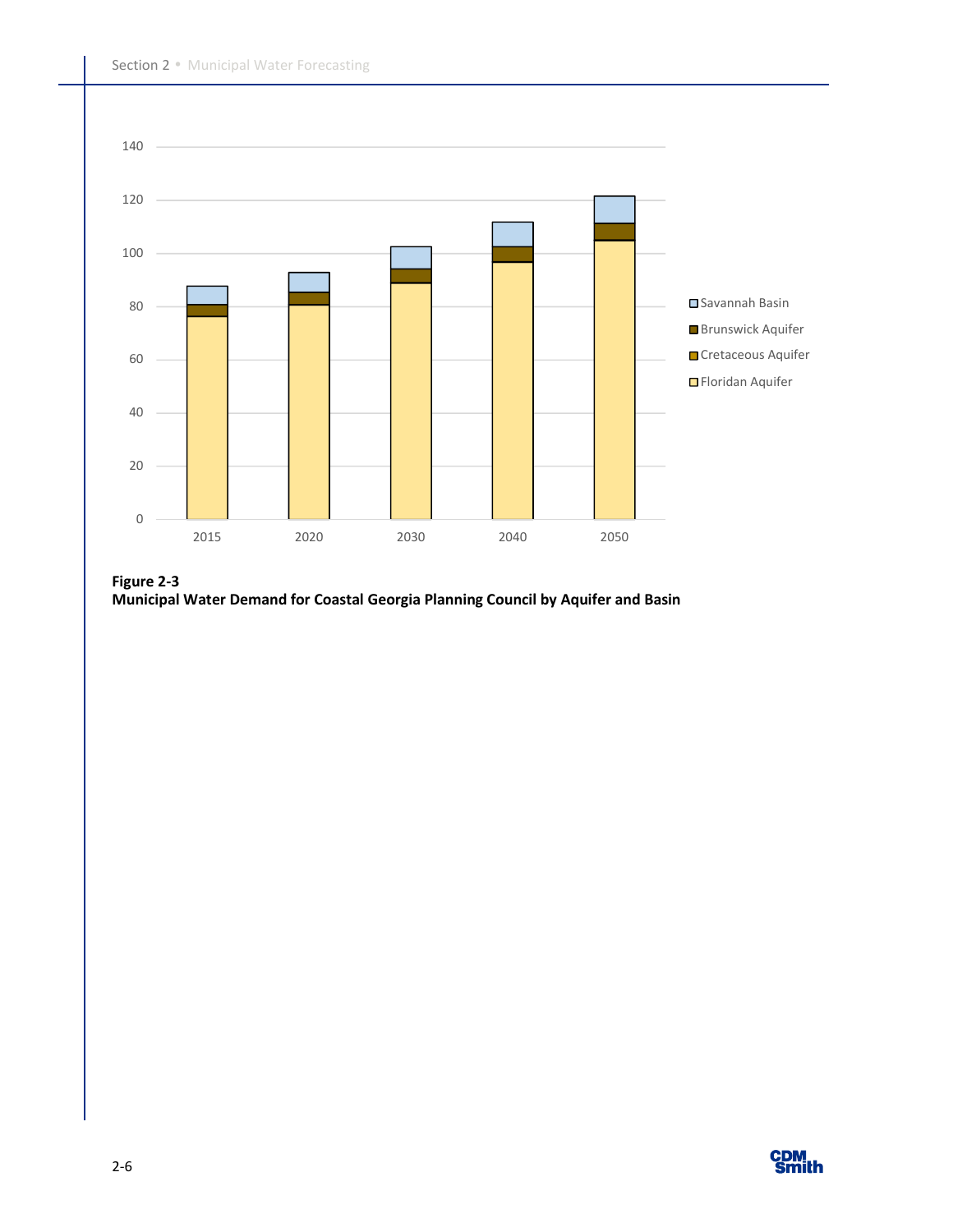## Municipal Wastewater Forecasting

This section describes the methodology and results of the update of the municipal wastewater demand forecasts for the Coastal Georgia Planning Region.

### 3.1 Methodology

Within the previous analysis (i.e., Round 1), the municipal water demand served as the basis for estimating the municipal wastewater flows for each county with a portion of the water demand assumed to be indoor use that entered the centralized wastewater treatment system. While selfsupplied water demand was assumed to go to a septic system, public-supplied water in each county had a proportion going to septic and a portion to centralized treatment. A percentage was then added to centralized flows for inflow and infiltration (I/I) that occurs on the way to the treatment facility. The centralized flow estimate was then allocated between point discharge (NPDES) and land application systems (LAS).

For the update, the Georgia EPD provided an analysis of 2014 NPDES permitted discharges by county and a recommended methodology for the municipal wastewater forecast update.

- The percent of county total wastewater flow that is septic is retained from Round 1. Any percentage change over time is from council member input in Round 1.
- **Future septic flow by county is estimated from the Round 1 septic flow forecast times the** percent change in county population between the Round 1 and Round 2 population projections for the county.
- **Future septic flows are allocated to watersheds and stream nodes based on the same** percent of county area in watersheds as in Round 1.
- The sum of annual average 2014 NPDES point discharges by county are adjusted by the change in percent of county that is septic/centralized over time (if applicable), and increased/decreased over time with the rate of change in the new county population projections to derive the new point discharge forecast for the county.
- **The updated point discharge for the county is allocated to watersheds and stream nodes** based on the permit locations of the 2014 NPDES flows in the county.
- The sum of annual average 2014 land application system (LAS) flows by county are adjusted by the change in percent of county that is septic/centralized over time (if applicable), combined with 2014 subsurface flows (if any), and increased/decreased over time with the rate of change in the new county population projections to derive the new LAS + subsurface forecast for the county.

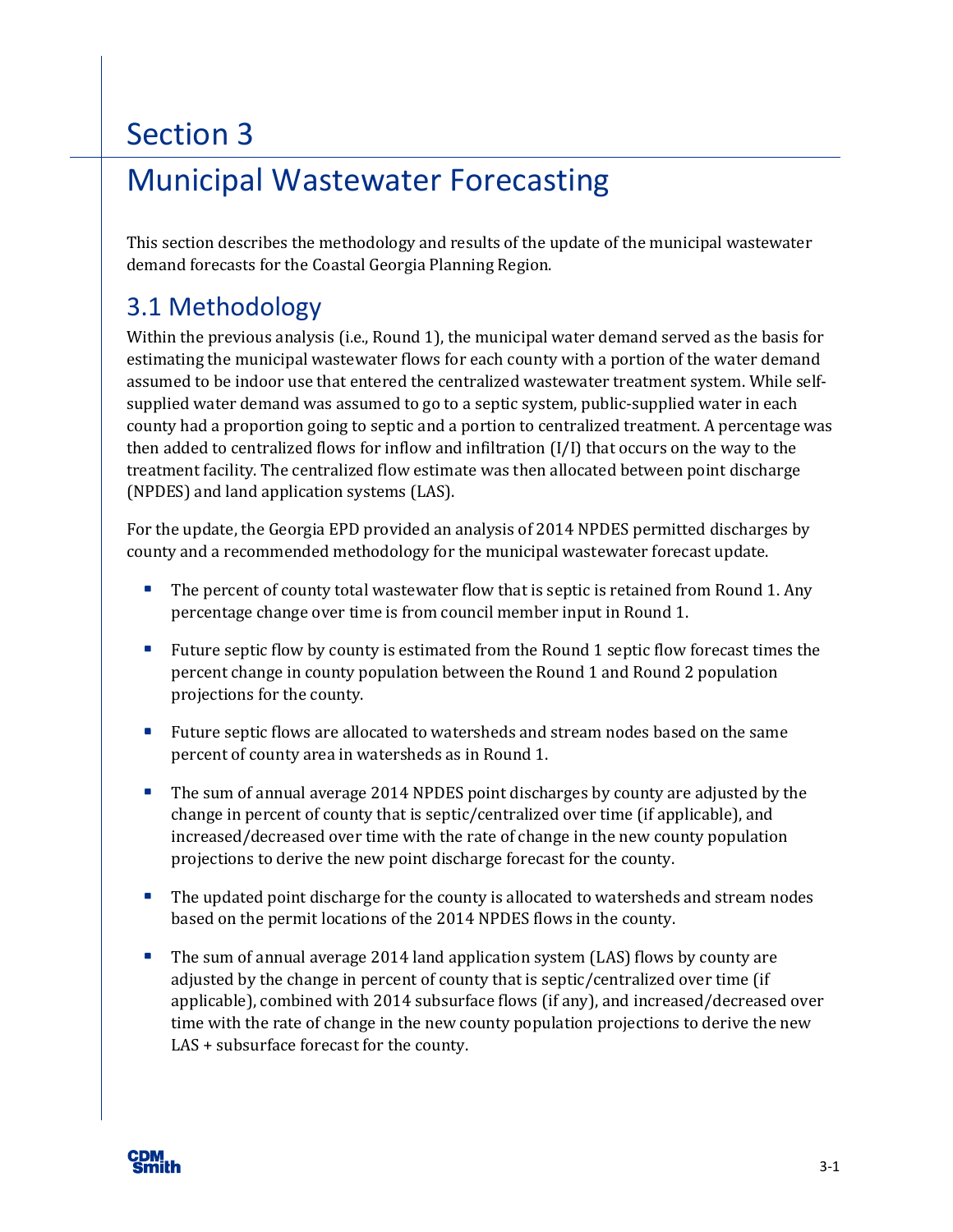- The updated LAS + subsurface flow forecast for the county is allocated to watersheds and stream nodes based on the permit locations of the 2014 LAS (and subsurface) flows in the county.
- County centralized flow is the sum of the point source discharges and LAS + subsurface discharges.
- **County total wastewater flow is the sum of the centralized and septic flows.**

### 3.2 Results

**Table 3-1** shows the forecasted municipal wastewater generated per County in the Coastal Georgia region. The total regional wastewater generated is then shown graphically in **Figure 3-1** broken down between septic treatment and centralized treatment that is discharged via a point source or land application. **Figure 3-2** gives a snapshot of the how the generated wastewater is discharged per watershed for 2015.

| <b>County</b>  | 2015 | 2020 | 2030  | 2040  | 2050  | % Change 2015<br>to 2050 |
|----------------|------|------|-------|-------|-------|--------------------------|
| Bryan          | 4.9  | 5.6  | 7.2   | 9.1   | 11.5  | 137%                     |
| <b>Bulloch</b> | 9.9  | 10.6 | 12.0  | 13.5  | 15.0  | 52%                      |
| Camden         | 6.4  | 6.7  | 7.2   | 7.6   | 7.9   | 25%                      |
| Chatham        | 34.8 | 37.5 | 41.7  | 45.6  | 49.7  | 43%                      |
| Effingham      | 6.2  | 6.8  | 8.2   | 9.6   | 11.3  | 82%                      |
| Glynn          | 14.1 | 14.9 | 16.4  | 17.8  | 19.4  | 37%                      |
| Liberty        | 4.6  | 4.9  | 5.1   | 5.1   | 5.1   | 9%                       |
| Long           | 1.5  | 1.6  | 2.0   | 2.5   | 2.9   | 97%                      |
| McIntosh       | 1.6  | 1.5  | 1.4   | 1.2   | 1.1   | $-33%$                   |
| <b>Total</b>   | 83.9 | 90.2 | 101.1 | 112.0 | 123.9 | 48%                      |

| Table 3-1 Total Wastewater Generated in Coastal Georgia Planning Region per County (MGD) |  |
|------------------------------------------------------------------------------------------|--|
|------------------------------------------------------------------------------------------|--|

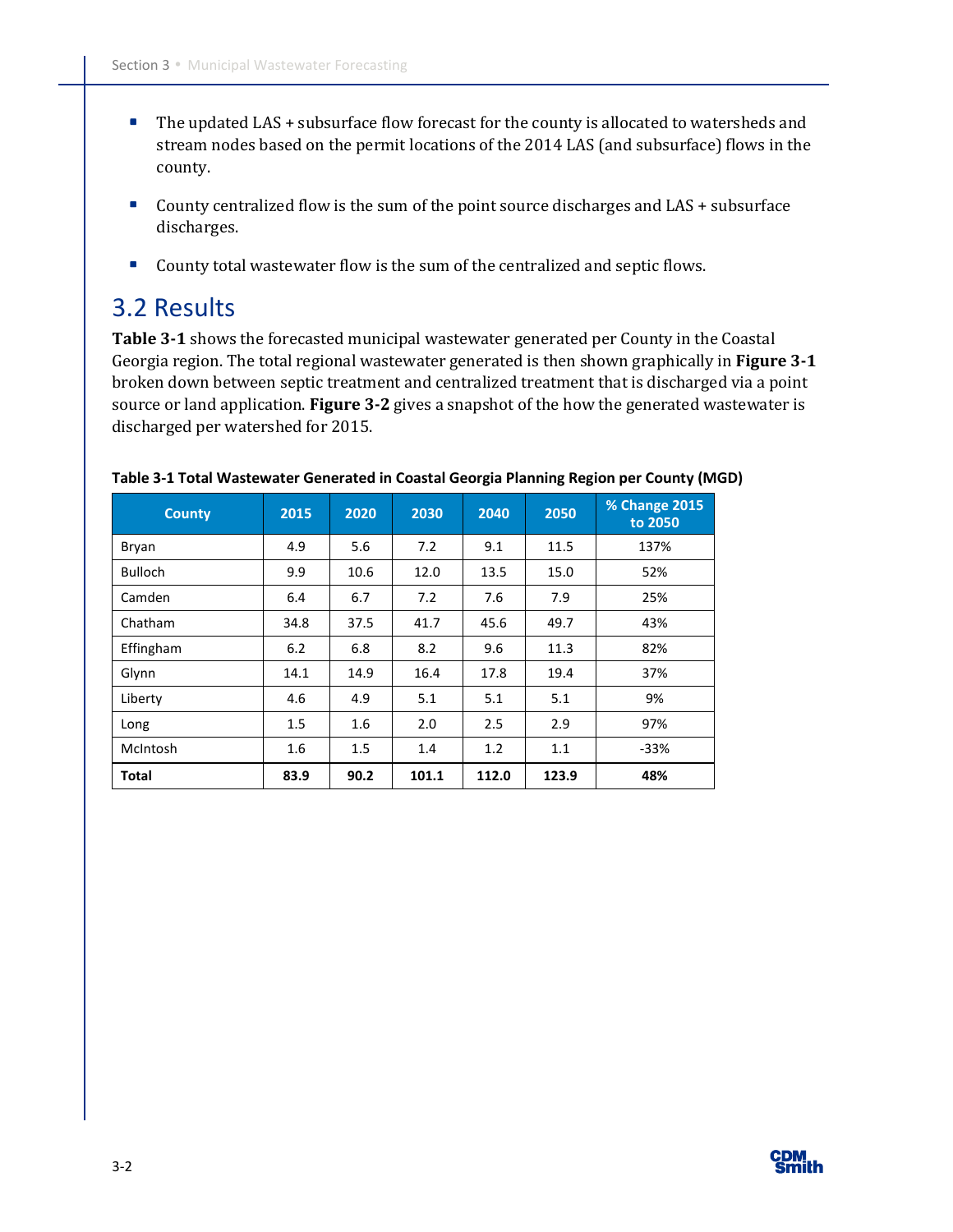

**Figure 3-1 Total Wastewater Generated Coastal Georgia Planning Region by Type** 



**Figure 3-2 2015 Snapshot of Wastewater Discharge Type per Watershed** 

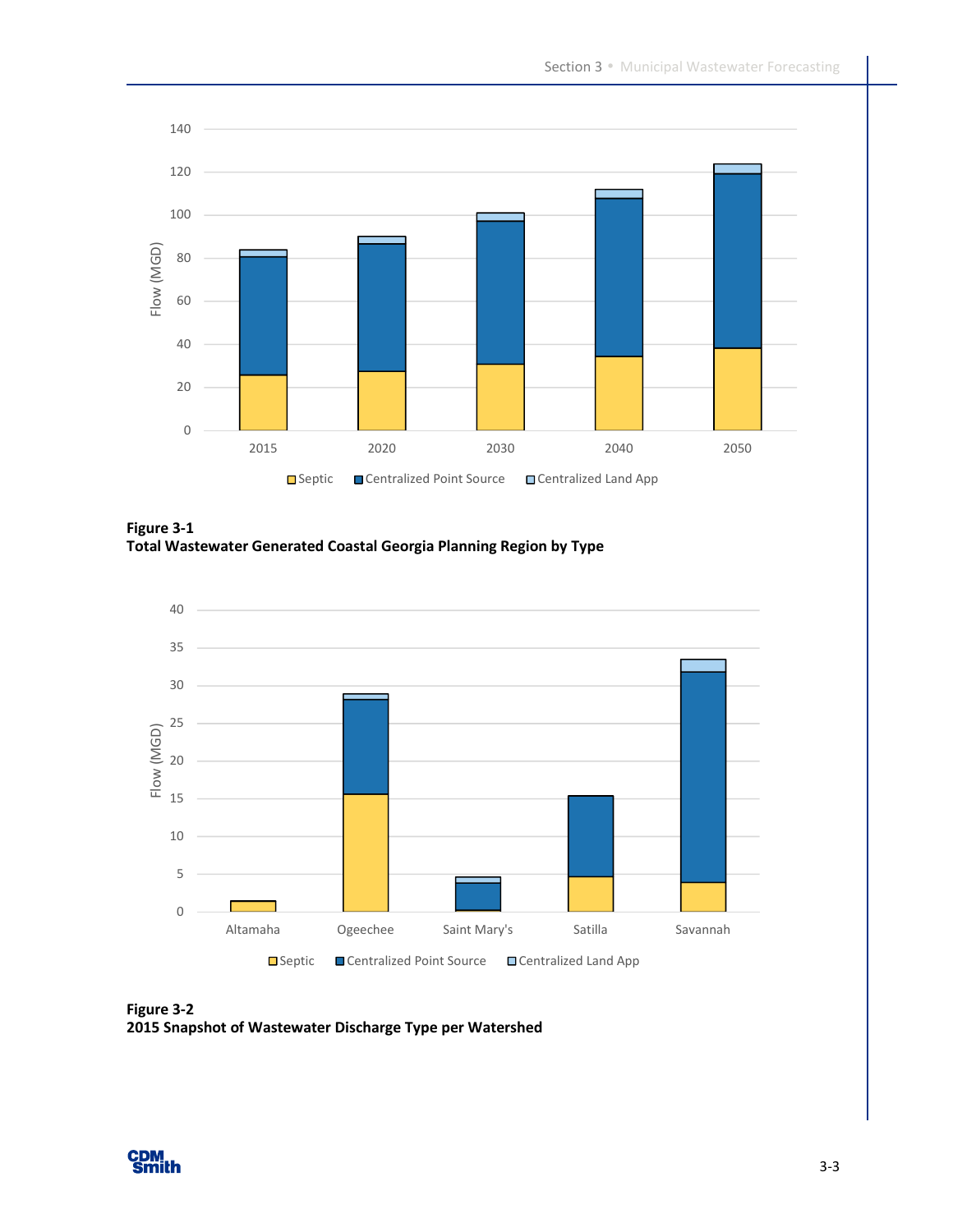## Industrial Forecasting

This section describes the methodology and results of industrial water and wastewater demand forecasts for the Coastal Georgia Planning Region.

### 4.1 Methodology

The industrial water and wastewater forecasts were not updated from those produced in Round 1 other than any significant issues or changes that individual Planning Councils believed should be incorporated. For the Coastal Georgia Planning Council, no changes were identified.

The original methodology forecasted industrial water demand based on employment projections per industry with the 2010 water use multiplied by the expected employment growth rate into the future for that type of industry. The industrial wastewater flow was then estimated from a wastewater to water ratio developed for each industrial category.

In the Coastal Georgia region, the Council elected to also develop an alternate forecast that included a higher industrial growth rate than the baseline forecast as it was believed that past trends may not accurately reflect future trends in industrial growth for the region. Locations for potential future industrial development were identified and the council estimated an increase of 35 MGD in industrial water use over the planning horizon which represents a 22 percent increase compared to the 0.3 percent growth predicted under the baseline conditions.

### 4.2 Results

### **4.2.1 Industrial Water Forecasts**

**Table 4-1** shows the (Round 1) industrial water demand by county as well as the percent increase in demand between 2015 and 2050 for the baseline forecast. **Table 4-2** shows the same water demand broken down by industry with estimates for both the baseline and alternate forecasts. All additional demand for the alternate forecast was assigned to the 'other industrial' category and is expected to occur in the aerospace, general manufacturing and warehouse distribution industries. **Table 4-3** shows the geographical assignment of the additional demand under the alternate forecast. Industrial water demand in the region is currently supplied 54 percent from surface water and 46 percent from groundwater. This split is assumed to remain the same under the baseline forecast and adjust only slightly under the alternate forecast as future demand to Chatham and Effingham Counties is assumed to be supplied by surface water with the remaining to groundwater.

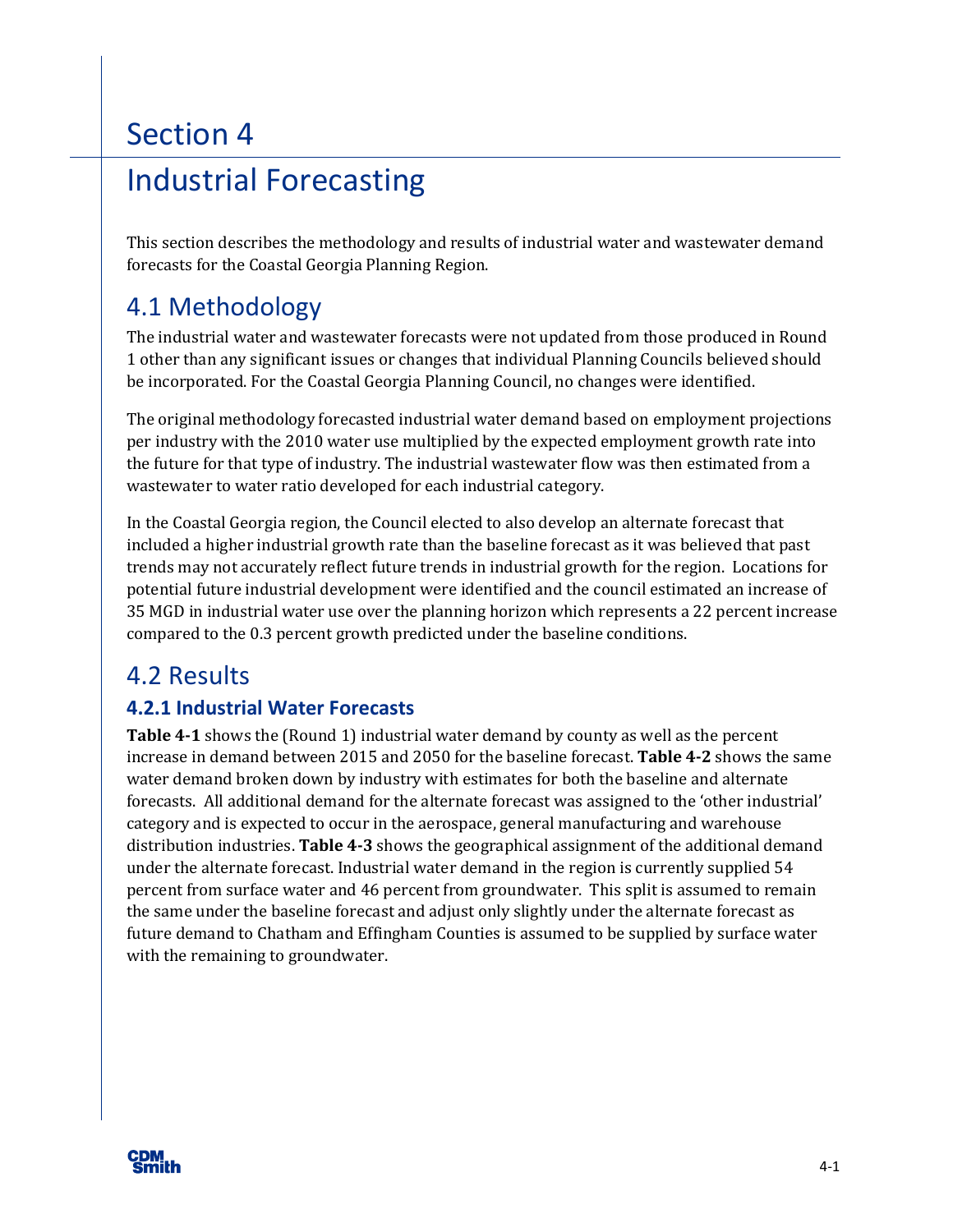| <b>County</b>  | 2015  | 2020  | 2030  | 2040  | 2050  | % Change 2015<br>to 2050 |
|----------------|-------|-------|-------|-------|-------|--------------------------|
| Bryan          | 0.00  | 0.00  | 0.00  | 0.00  | 0.00  | 0%                       |
| <b>Bulloch</b> | 0.23  | 0.26  | 0.28  | 0.31  | 0.35  | 30%                      |
| Camden         | 0.06  | 0.06  | 0.06  | 0.06  | 0.06  | 0%                       |
| Chatham        | 69.88 | 69.98 | 70.05 | 70.12 | 70.23 | 0%                       |
| Effingham      | 17.75 | 17.75 | 17.75 | 17.75 | 17.75 | 0%                       |
| Glynn          | 64.50 | 64.53 | 64.56 | 64.58 | 64.61 | 0.1%                     |
| Liberty        | 8.53  | 8.53  | 8.53  | 8.53  | 8.53  | 0%                       |
| Long           | 0.00  | 0.00  | 0.00  | 0.00  | 0.00  | 0%                       |
| McIntosh       | 0.04  | 0.04  | 0.04  | 0.05  | 0.06  | 33%                      |
| Total          | 161.1 | 161.2 | 161.3 | 161.4 | 161.6 | 0.3%                     |

#### **Table 4-1 Baseline Industrial Water Demand Forecast per County (MGD)**

#### **Table 4-2 Baseline and Alternate Industrial Water Demand Forecast per Industry (MGD)**

| <b>Industry</b>                    | 2015  | 2020  | 2030  | 2040  | 2050  |
|------------------------------------|-------|-------|-------|-------|-------|
| <b>Other Industrial: Baseline</b>  | 0.68  | 0.71  | 0.79  | 0.88  | 1.00  |
| <b>Other Industrial: Alternate</b> | 4.93  | 8.86  | 21.60 | 29.15 | 35.00 |
| Food - Food Manufacturing          | 3.12  | 3.12  | 3.12  | 3.12  | 3.12  |
| Paper                              | 133.9 | 133.9 | 133.9 | 133.9 | 133.9 |
| Petroleum                          | 0.62  | 0.64  | 0.66  | 0.68  | 0.71  |
| Chemicals                          | 22.50 | 22.50 | 22.50 | 22.50 | 22.50 |
| Stone and Clay                     | 0.23  | 0.24  | 0.27  | 0.29  | 0.32  |
| <b>Primary Metals</b>              | 0.03  | 0.03  | 0.03  | 0.03  | 0.03  |
| <b>TOTAL: Baseline</b>             | 161.1 | 161.2 | 161.3 | 161.4 | 161.6 |
| <b>TOTAL: Alternate</b>            | 166.0 | 170.0 | 182.9 | 190.6 | 196.6 |

Note: The following categories have zero forecast water demand in the Coastal Planning Region: Mining, Food - Beverage and Tobacco, Textile Mills, Textile Product Mills, Apparel, Rubber, Fabricated Metal Products, Electrical Machinery, and Automotive **Manufacturing** 

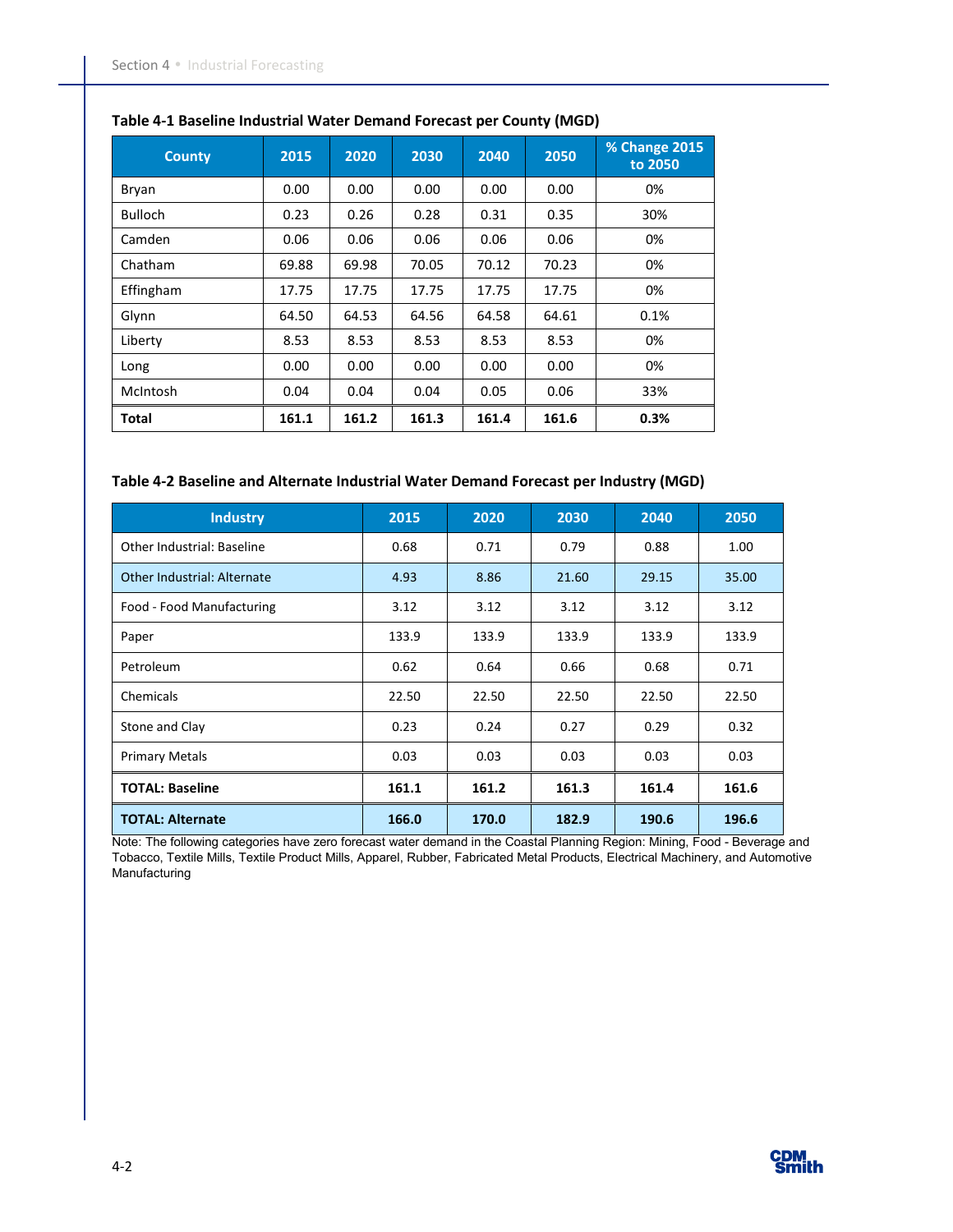| <b>County</b>         | <b>Distribution of</b><br><b>Additional 2050</b><br><b>Demand (MGD)</b> | <b>Source of</b><br><b>Supply</b> |
|-----------------------|-------------------------------------------------------------------------|-----------------------------------|
| Bryan                 | 2.0                                                                     | Groundwater                       |
| <b>Bulloch</b>        | 2.0                                                                     | Groundwater                       |
| Camden                | 2.0                                                                     | Groundwater                       |
| Chatham and Effingham | 19.0                                                                    | Surface Water                     |
| Glynn                 | 5.0                                                                     | Groundwater                       |
| Liberty               | 4.8                                                                     | Groundwater                       |
| Long                  | 0.0                                                                     | Groundwater                       |
| McIntosh              | 0.2                                                                     | Groundwater                       |
| <b>Total</b>          | 35.0                                                                    |                                   |

#### **Table 4-3 Geographic Distribution of Additional Alternate Industrial Water Demand**

#### **4.2.2 Industrial Wastewater Results**

**Table 4-4** provides the baseline forecast of industrial wastewater generated per County while **Table 4-5** give the wastewater demand by discharge method for the baseline forecast and **Table 4-6** provides similar information for the alternate forecast. The majority of industrial wastewater in the Planning Region is discharged via a permitted point source for the industrial facility.

| <b>County</b>  | 2015  | 2020     | 2030        | 2040  | 2050        | % Change 2015<br>to 2050 |
|----------------|-------|----------|-------------|-------|-------------|--------------------------|
| Bryan          | 0     | $\Omega$ | $\mathbf 0$ | 0     | $\mathbf 0$ | 0%                       |
| <b>Bulloch</b> | 0.15  | 0.16     | 0.18        | 0.2   | 0.22        | 32%                      |
| Camden         | 0.06  | 0.06     | 0.06        | 0.06  | 0.06        | 0%                       |
| Chatham        | 68.43 | 68.46    | 68.51       | 68.56 | 68.62       | 0%                       |
| Effingham      | 17.74 | 17.74    | 17.74       | 17.74 | 17.74       | 0%                       |
| Glynn          | 64.10 | 64.13    | 64.18       | 64.23 | 64.27       | 0.3%                     |
| Liberty        | 8.5   | 8.5      | 8.5         | 8.5   | 8.5         | 0%                       |
| Long           | 0     | $\Omega$ | 0           | 0     | $\mathbf 0$ | 0%                       |
| McIntosh       | 0.03  | 0.03     | 0.03        | 0.03  | 0.04        | 25%                      |
| <b>Total</b>   | 159.0 | 159.1    | 159.2       | 159.3 | 159.5       | 0.3%                     |

| Table 4-4 Baseline Industrial Wastewater Generation Forecast per County (MGD) |
|-------------------------------------------------------------------------------|
|-------------------------------------------------------------------------------|

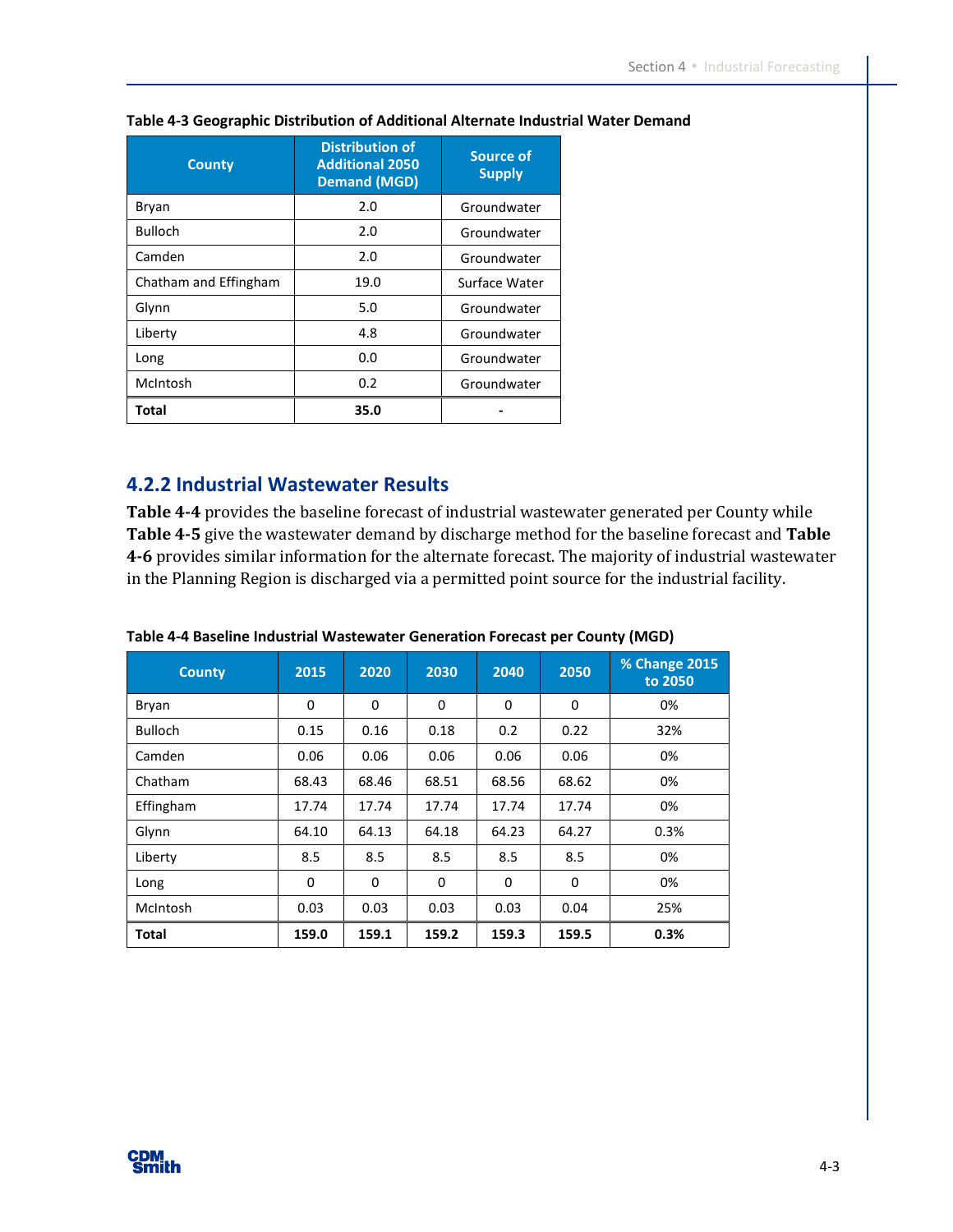| <b>Discharge Method</b>                                                                        | 2015        | 2020     | 2030     | 2040     | 2050     |
|------------------------------------------------------------------------------------------------|-------------|----------|----------|----------|----------|
| Industrial - Point Source                                                                      | 156.81      | 156.82   | 156.83   | 156.84   | 156.85   |
| Industrial - LAS                                                                               | $\mathbf 0$ | $\Omega$ | $\Omega$ | $\Omega$ | $\Omega$ |
| <b>Total Industrial Discharge</b>                                                              | 156.81      | 156.82   | 156.83   | 156.84   | 156.85   |
| Industrial to Municipal<br><b>POTW - Point Source</b>                                          | 1.77        | 1.8      | 1.85     | 1.92     | 2.00     |
| Industrial to Municipal<br>POTW - LAS                                                          | 0           | $\Omega$ | $\Omega$ | $\Omega$ | $\Omega$ |
| <b>Total Industrial to</b><br><b>Municipal Publicly Owned</b><br><b>Treatment Plant (POTW)</b> | 1.77        | 1.80     | 1.85     | 1.92     | 2.00     |

#### **Table 4-5 Baseline Industrial Wastewater Generation Forecast by Discharge Method (MGD)**

#### **Table 4-6 Alternate Industrial Wastewater Generation Forecast by Discharge Method (MGD)**

| <b>Discharge Method</b>                                                                        | 2015  | 2020     | 2030   | 2040   | 2050     |
|------------------------------------------------------------------------------------------------|-------|----------|--------|--------|----------|
| Industrial - Point Source                                                                      | 160.9 | 162.39   | 169.84 | 173.75 | 177.17   |
| Industrial - LAS                                                                               | 0     | $\Omega$ | 0      | 0      | $\Omega$ |
| <b>Total Industrial Discharge</b>                                                              | 160.9 | 162.39   | 169.84 | 173.75 | 177.17   |
| Industrial to Municipal<br>POTW - Point Source                                                 | 1.91  | 2.07     | 2.51   | 3.32   | 3.59     |
| Industrial to Municipal<br>POTW-LAS                                                            | 0     | $\Omega$ | 0      | 0      | $\Omega$ |
| <b>Total Industrial to</b><br><b>Municipal Publicly Owned</b><br><b>Treatment Plant (POTW)</b> | 1.91  | 2.07     | 2.51   | 3.32   | 3.59     |

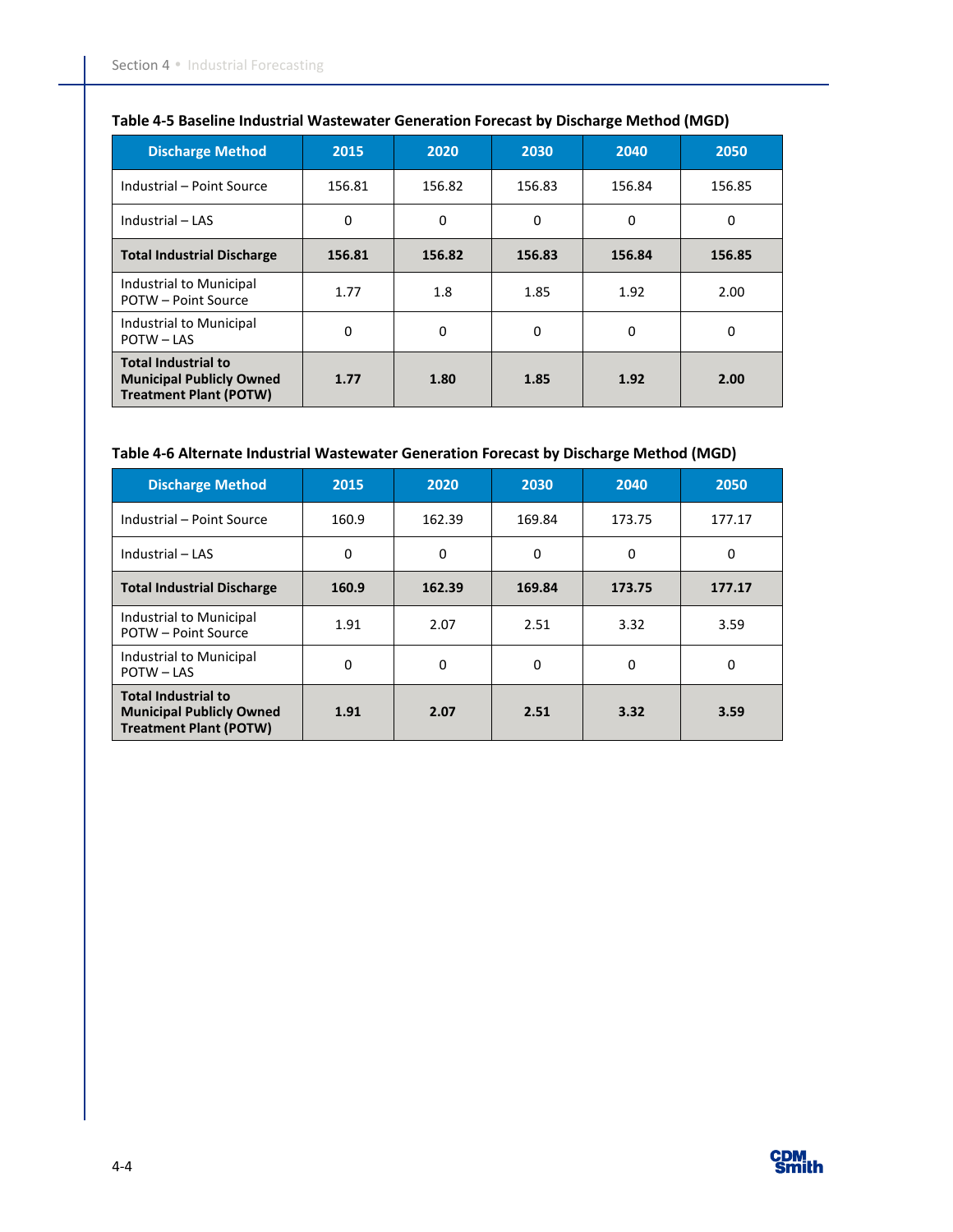## Agricultural Water Forecasting

This section describes the methodology and results of agricultural water demand forecasting for the Coastal Georgia Planning Region.

### 5.1 Methodology

Agricultural water demand forecasts were originally developed, and recently updated, by the Georgia Water Planning & Policy Center at Albany State University (GWPPC), with support from the University of Georgia's (UGA) College of Agricultural and Environmental Sciences. GWPPC was contracted by Georgia Environmental Protection Division (GAEPD) to prepare estimates of current and future use of water by the agricultural sector in Georgia. The basic methodology involved estimating the projected irrigated area for each crop type and multiplying that area by the predicted monthly irrigation need in inches per each crop type. The proportion of irrigation water derived from different water source types was also considered. The projections cover row and orchard crops as well as most vegetable and specialty crops accounting for more than 95 percent of Georgia's irrigated land. Additionally, estimates of current use are made for animal agriculture, horticultural nurseries and greenhouses, as well as golf courses.

Metered observations were utilized from the 2010-2013 growing seasons and then projected into the future demand years using methods consistent with Round 1. To address potential climate extremes, a range of agricultural demand scenarios were considered. The 75th percentile of water demand was selected to represent dry year conditions when higher irrigation demands are expected. For planning purposes, GWPPC used the 75th percentile values for each region to represent a more conservative scenario than the median value. It is the 75th percentile demands that are presented in this report.

### 5.2 Results

**Table 5-1** shows the forecasted agricultural water needs by county in the Coastal Georgia region. The Coastal Georgia region as a whole is expected to see an increase of 6 percent in agricultural water demand by 2050. **Figure 5-1** shows the agricultural demands split by basin for surface water and aquifer for groundwater with the same data also provided in **Table 5-2**. Currently 69 percent of the agricultural demand in the Coastal Georgia region is met from groundwater.

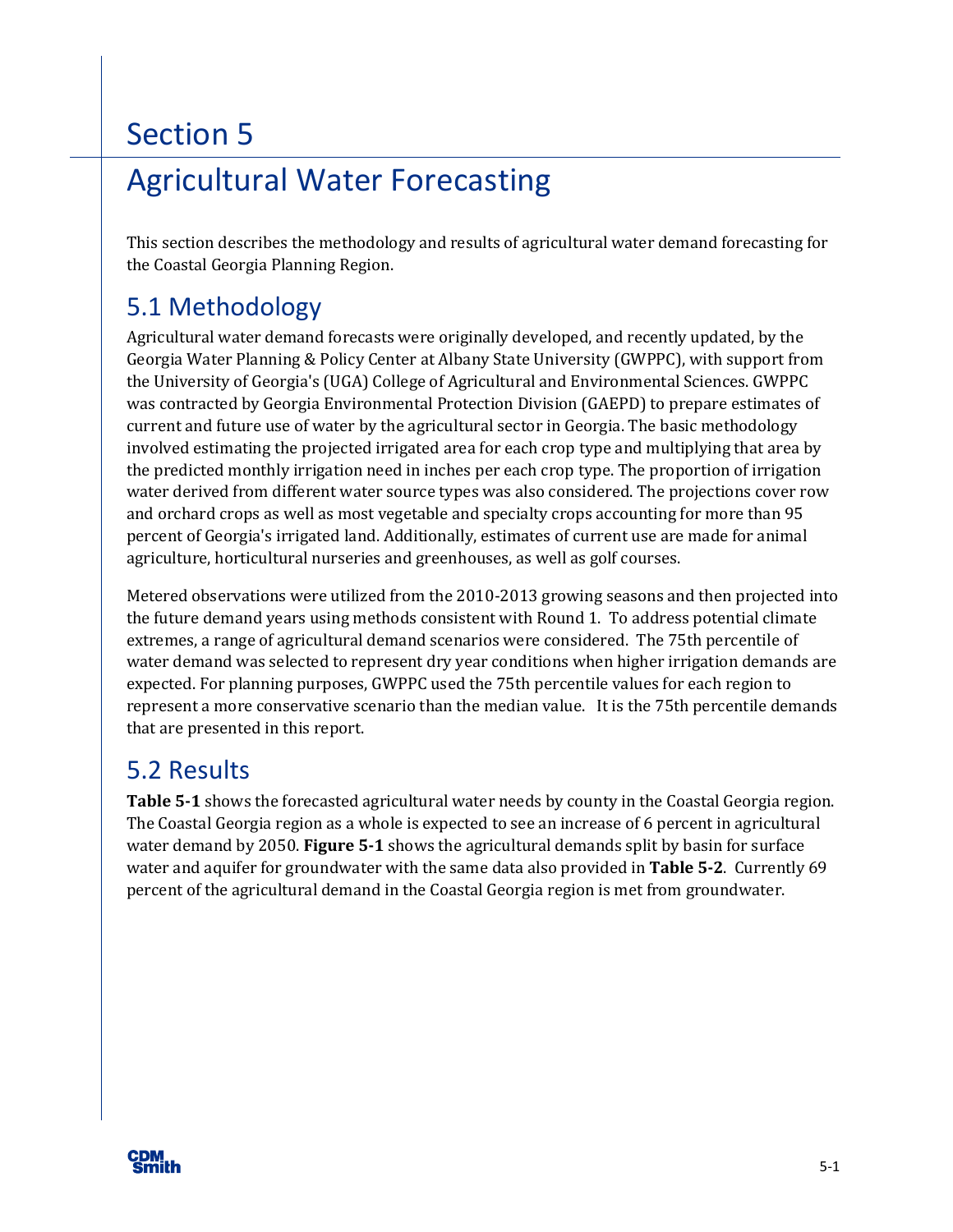| <b>County</b>  | 2015        | 2020        | 2030        | 2040        | 2050        | <b>Percent Increase</b><br>2015 to 2050 |
|----------------|-------------|-------------|-------------|-------------|-------------|-----------------------------------------|
| Bryan          | $\mathbf 0$ | $\mathbf 0$ | $\mathbf 0$ | $\mathbf 0$ | $\mathbf 0$ | 0%                                      |
| <b>Bulloch</b> | 11.1        | 11.3        | 11.6        | 11.7        | 11.9        | 7%                                      |
| Camden         | $\mathbf 0$ | $\mathbf 0$ | $\mathbf 0$ | $\Omega$    | $\mathbf 0$ | 0%                                      |
| Chatham        | 0.19        | 0.20        | 0.22        | 0.24        | 0.25        | 32%                                     |
| Effingham      | 1.8         | 1.8         | 1.8         | 1.7         | 1.7         | -8%                                     |
| Glynn          | 0.03        | 0.04        | 0.04        | 0.04        | 0.04        | 28%                                     |
| Liberty        | 0.01        | 0.01        | 0.02        | 0.02        | 0.02        | 17%                                     |
| Long           | 0.39        | 0.40        | 0.42        | 0.44        | 0.46        | 19%                                     |
| McIntosh       | 0.39        | 0.40        | 0.43        | 0.46        | 0.48        | 25%                                     |
| Total          | 13.9        | 14.2        | 14.5        | 14.7        | 14.8        | 6%                                      |

#### **Table 5-1 Coastal Georgia Agricultural Demand Forecast by County (MGD)**

#### **Table 5-2 Coastal Georgia Agricultural Demand Forecast per Source (MGD)**

| <b>Source Water</b><br><b>Type</b> | <b>Basin/Aquifer</b> | 2015  | 2020  | 2030  | 2040  | 2050  | <b>Percent Increase</b><br>2015 to 2050 |
|------------------------------------|----------------------|-------|-------|-------|-------|-------|-----------------------------------------|
|                                    | Altamaha             | 0.21  | 0.22  | 0.23  | 0.24  | 0.25  | 21%                                     |
|                                    | Ogeechee             | 4.3   | 4.4   | 4.4   | 4.4   | 4.4   | 2%                                      |
| Surface Water                      | Savannah             | 0.084 | 0.084 | 0.082 | 0.080 | 0.078 | $-7%$                                   |
|                                    | <b>Sub Total</b>     | 4.6   | 4.7   | 4.7   | 4.7   | 4.7   | 3%                                      |
|                                    | <b>Brunswick</b>     | 0.27  | 0.28  | 0.30  | 0.32  | 0.33  | 23%                                     |
| Groundwater                        | Floridan             | 9.1   | 9.2   | 9.5   | 9.6   | 9.7   | 8%                                      |
|                                    | <b>Sub Total</b>     | 9.3   | 9.5   | 9.8   | 9.9   | 10.1  | 8%                                      |
|                                    | <b>Total</b>         | 13.9  | 14.2  | 14.5  | 14.7  | 14.8  | 6%                                      |

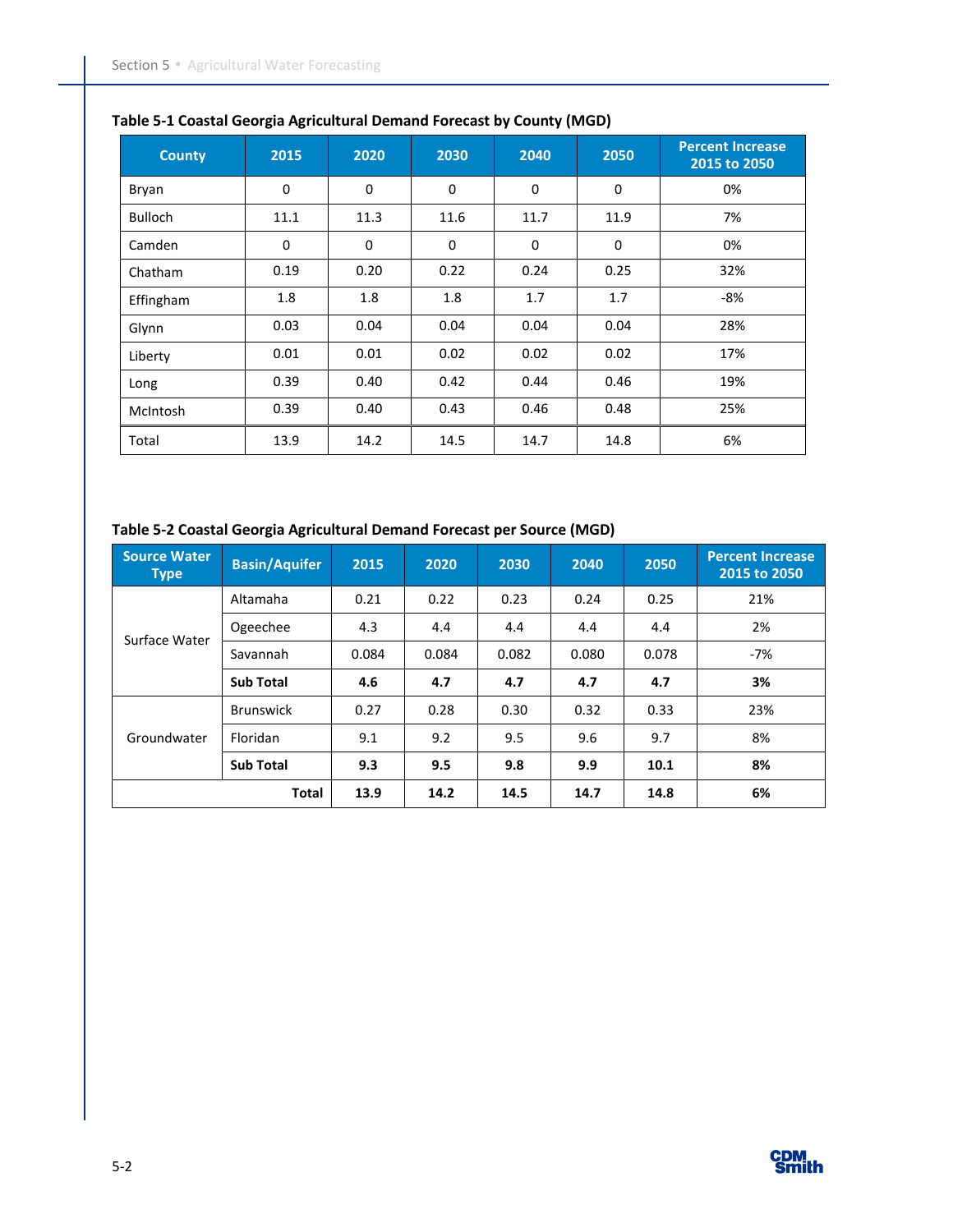

**Figure 5-1 Agricultural Water Demand by Source Water Type** 

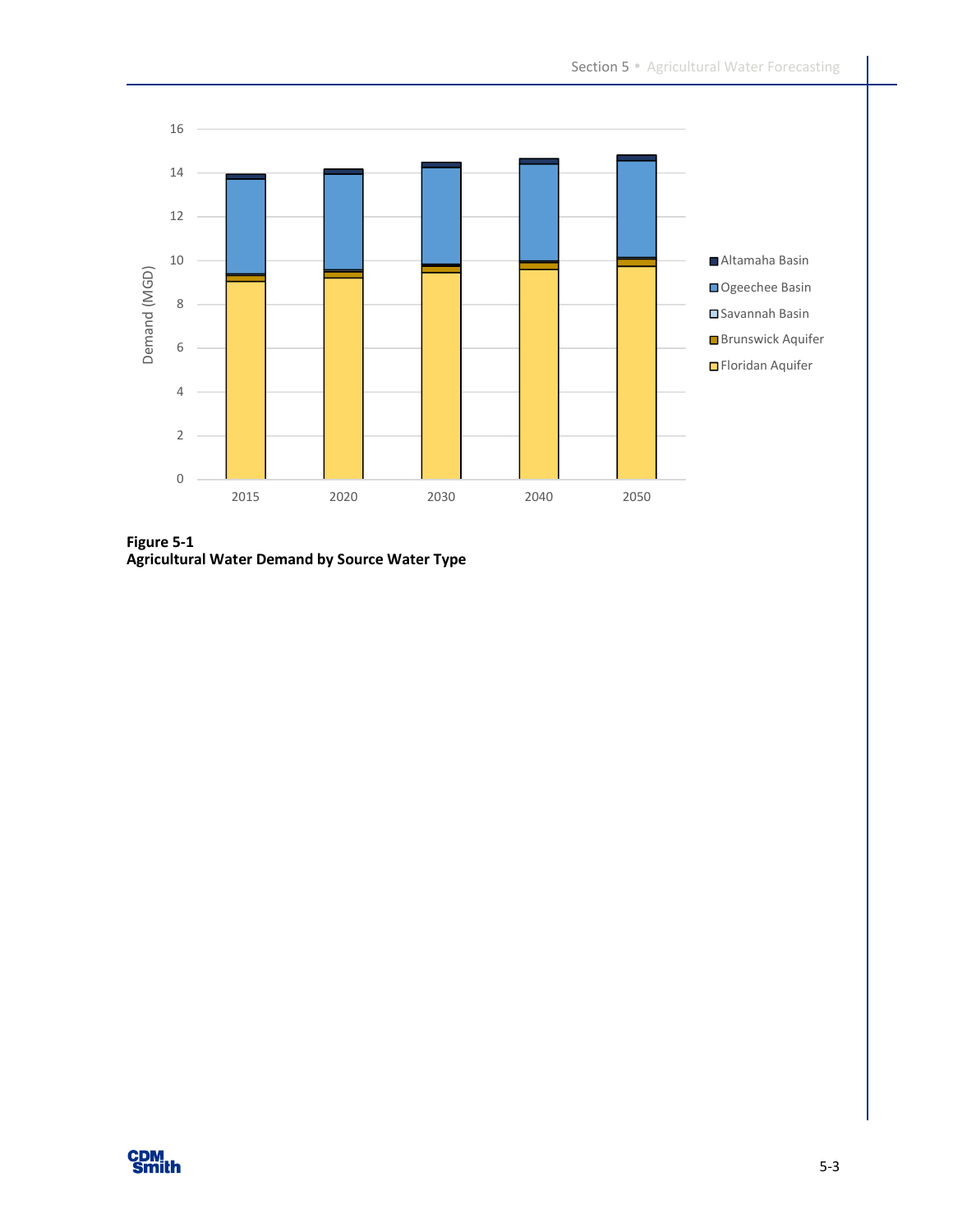## Energy Water Forecasting

This section describes the methodology and results of energy sector water demand for the Coastal Georgia Planning Region.

### 6.1 Methodology

Demands forecasted in this section are associated with future energy sector utilities (NAICS 22) power generation. Water demands associated with power generation by facilities with other industry codes are captured as part of the municipal and industrial water demand forecasts discussed in previous sections.

The analysis covers both water withdrawal requirements and water consumption associated with energy generation. Information related to water withdrawals is an important consideration in planning for the water needed for energy production. However, water consumption is the more important element when assessing future resources because a large volume of water is typically returned to the environment following the energy production process.

Water requirements for thermoelectric power generation facilities are estimated based on future energy demands along with the water requirements and consumption rates in gallons per megawatt-hour (MWh) for different power generating configurations. For a full discussion of the original forecast methodology see the 2010 technical memorandum "Statewide Energy Sector Water Demand Forecast" or the "Update of GA Energy Needs & Generating Facilities" memorandum. The following updates to the original methodology were incorporated into the current estimates:

- **Projections of the statewide energy demand were updated using the new population** projections with the relationship between population and energy demand the same as previously estimated.
- **The list of existing facilities, facilities under construction, and planned and permitted new** facilities was updated. In addition, some prior facilities were retired from service or converted from one generating configuration to another configuration.
- **The same water withdrawal and consumptive use factors (gallons per MWh) by generating** configuration were maintained as previously developed.
- To meet the future energy demand, the energy generation of existing facilities is increased over time to a predetermined maximum sustainable generating capacity based on the generation configuration. As additional capacity is needed in the future, "new" capacity is added to the most likely to be developed generating configurations, but the "new" generating capacity is not assigned geographically to any specific region within the state.

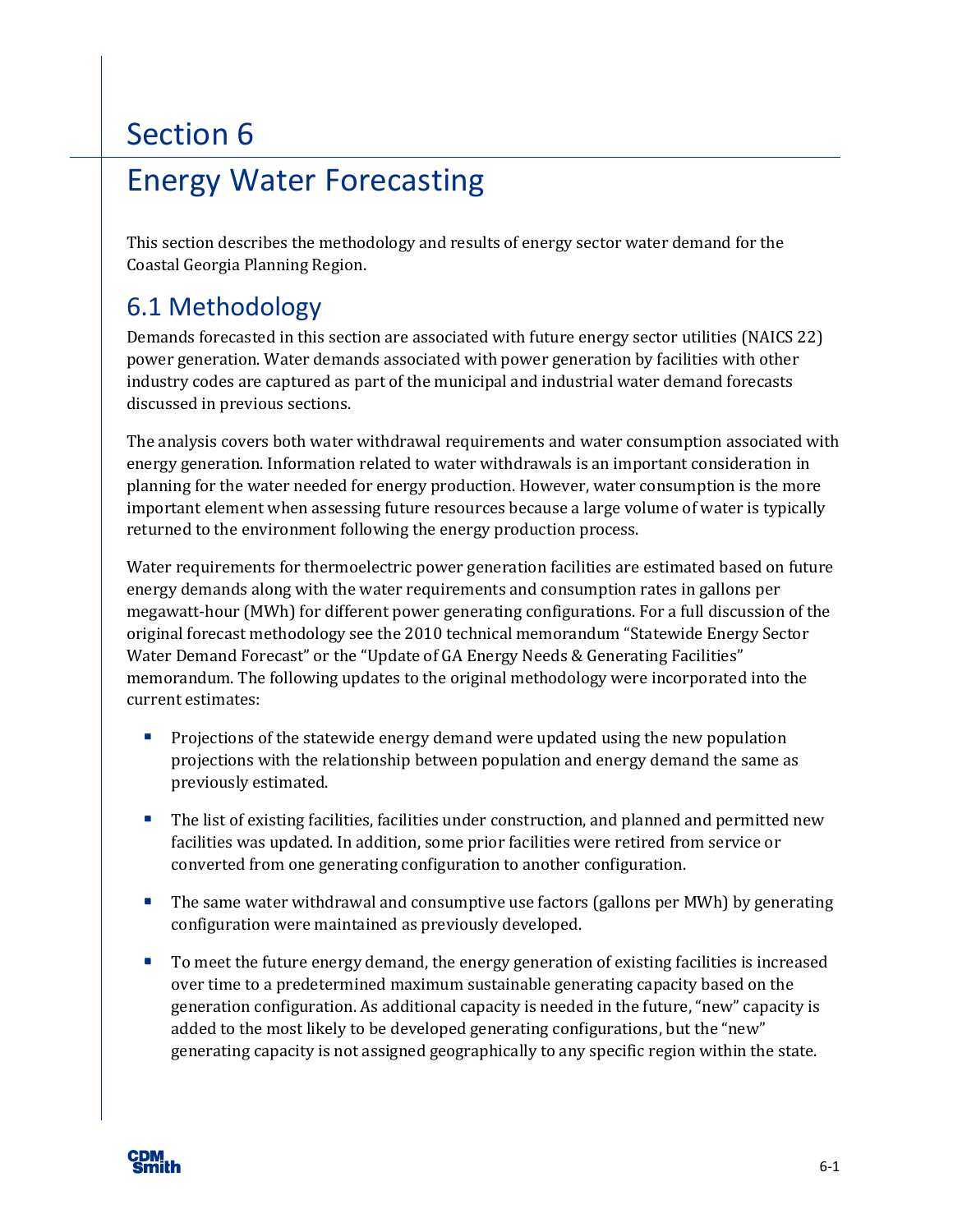The estimated future generating capacity of existing facilities, and associated water requirements, is allocated to regions based on the location of the existing facilities.

### 6.2 Results

Energy facilities within the Coastal Georgia Planning Region include: Effingham County Power Project, Plant McIntosh, Plant McManus, and Plant Wentworth (Kraft). Plant Wentworth is assumed retired in the forecasts following 2015. **Table 6-1** shows the projected expected scenario average annual daily withdrawal and consumption at these facilities over the planning horizon.

| <b>Demand Type</b> | 2015 | 2020 | 2030 | 2040 | 2050 |
|--------------------|------|------|------|------|------|
| Withdrawals        | 344  | 75   | 86   | 94   | 97   |
| Consumption        |      | 9.3  | 10.7 | 11.9 | 12.7 |

**Table 6-1 Coastal Georgia Forecasted Expected Energy Sector Demands (MGD)** 

Within the previous statewide analysis, the generating capacity of the existing and planned facilities was not able to meet the projected statewide power needs through 2050 and additional generating capacity was assumed to be developed beyond 2020. The Coastal Georgia Planning Council had assumed a portion of this future generation could occur in their region. Additional generating capacity may be needed to meet the statewide power need estimate. However, the water requirements associated with the potential new capacity are minimal; less than 20 MGD withdrawals and less than 10 MGD consumption, statewide. Thus, no future water demands for currently unassigned power generation facilities have been added to the estimates for the Coastal Georgia region within this update. Projections for the need of new energy capacity are less than estimated previously because: (a) population projections are lower, (b) high water-using facilities have been retired, and (c) the types of generating facilities likely to be constructed in the future to meet the additional need have lower water use requirements.

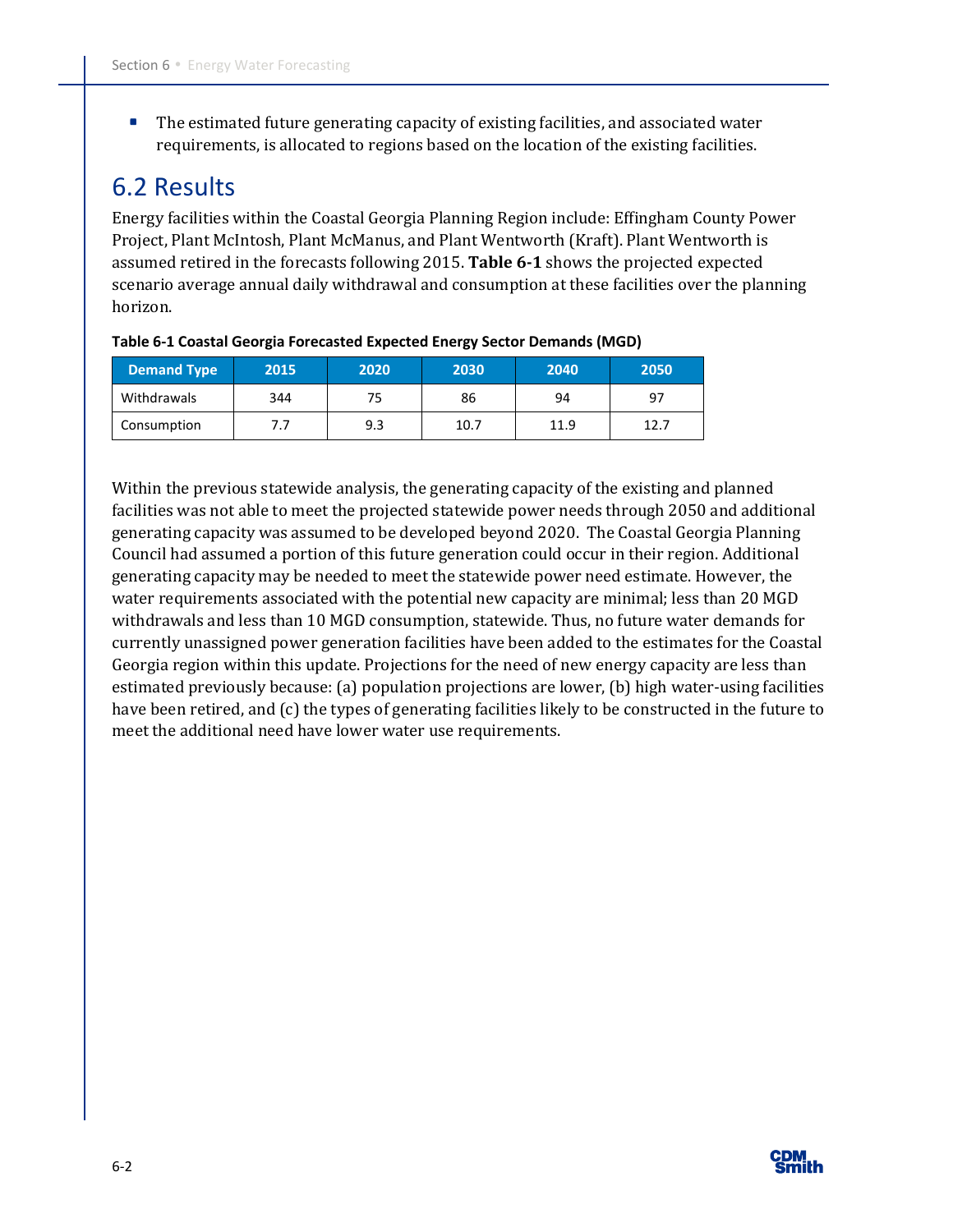# Section 7 Regional Summary

This section summarizes the water and wastewater forecasts within the region for all the sectors combined.

## 7.1 Water Demand Summary

The full regional water demand including municipal, industrial, agricultural and energy uses are summarized in the figures and tables of this section. **Figure 7-1** shows the regional water demand per basin for surface water withdrawals and per aquifer for groundwater withdrawals while **Figure 7-2** shows the regional water demand per sector. **Table 7-1** provides a breakdown of the demand types and withdrawal locations per County. The summary values include the alternative forecast for industrial water demand and the consumptive demand rather than total withdrawals for the energy forecasts.



**Figure 7-1 Regional Water Demand by Basin and Aquifer** 

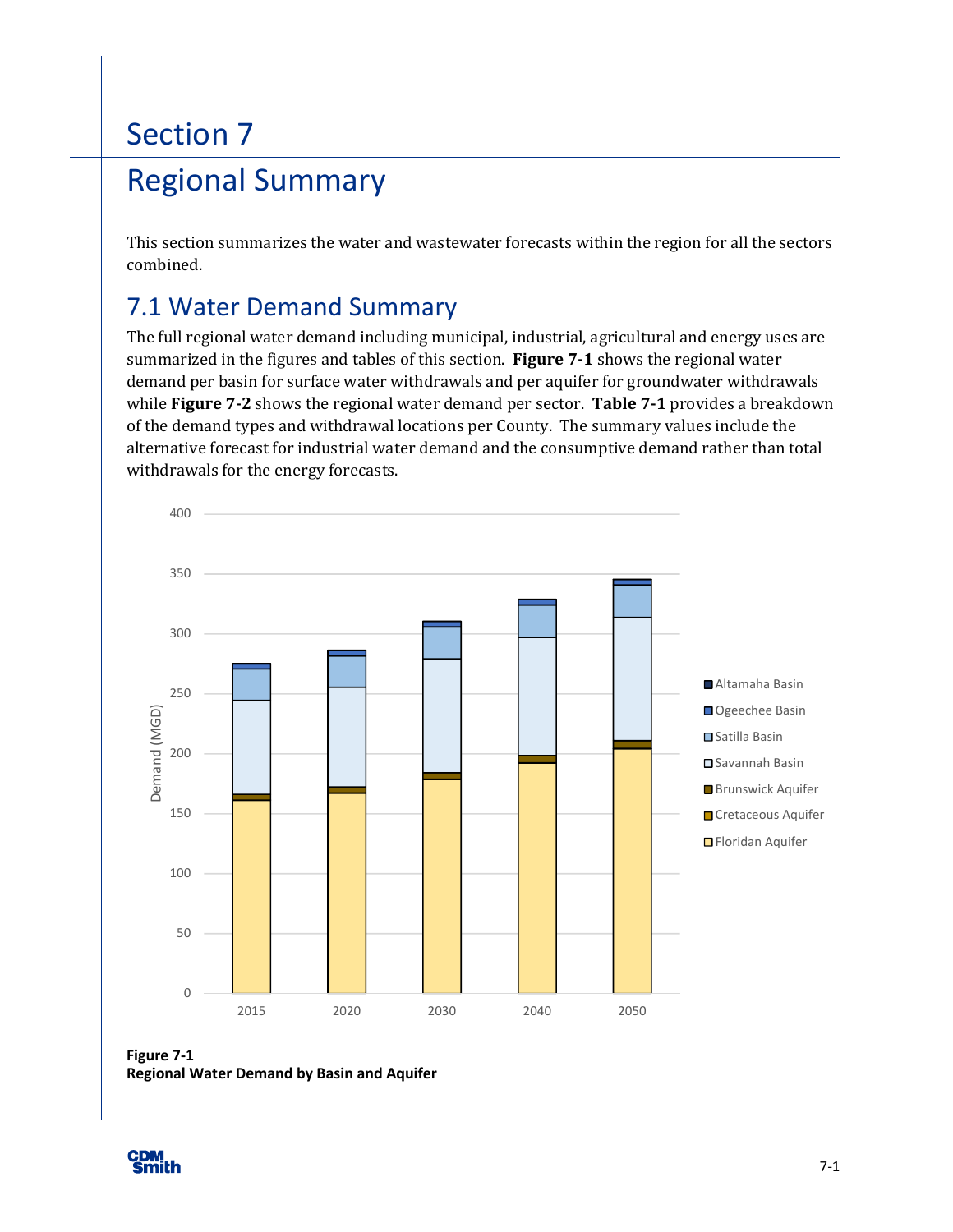

**Figure 7-2 Regional Water Demand by Sector** 



**Figure 7-3 County Water Demand by Sector for 2015** 

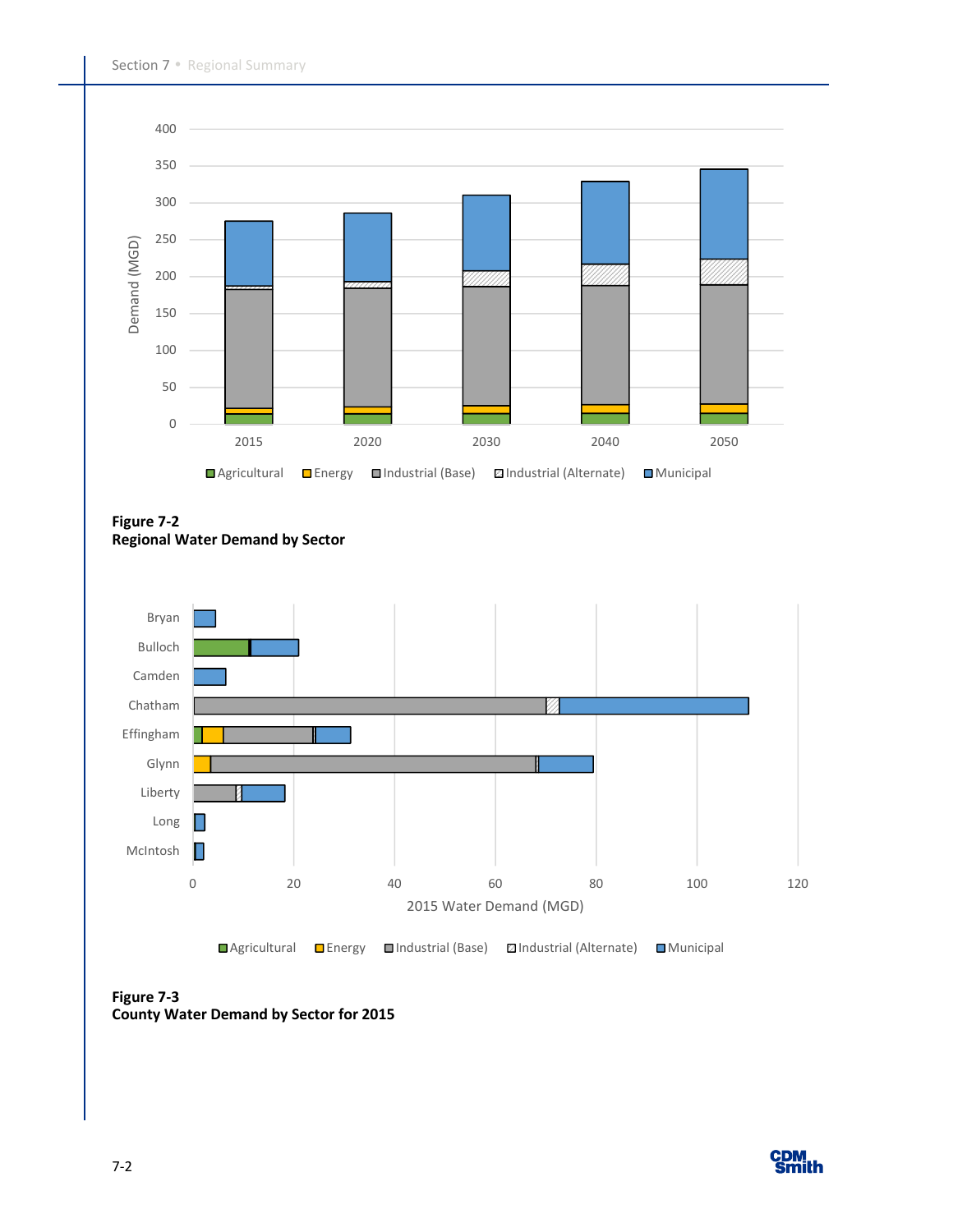| <b>County</b>  | <b>Sector</b>                     | <b>Aquifer/Node</b>           | 2015   | 2020   | 2030   | 2040   | 2050   |
|----------------|-----------------------------------|-------------------------------|--------|--------|--------|--------|--------|
|                | <b>GW Industrial</b>              | Floridan                      | 0.1    | 0.2    | 0.52   | 1.58   | 1.8    |
| Bryan          | <b>GW Municipal Public Supply</b> | Floridan                      | 3.10   | 3.52   | 4.49   | 5.67   | 7.13   |
|                | <b>GW Municipal Self Supply</b>   | <b>Floridan</b>               | 1.26   | 1.43   | 1.82   | 2.29   | 2.86   |
|                | Total                             |                               | 4.46   | 5.15   | 6.84   | 9.53   | 11.79  |
|                | <b>GW Agricultural</b>            | Floridan,<br><b>Brunswick</b> | 6.91   | 7.06   | 7.30   | 7.46   | 7.62   |
|                | <b>GW Industrial</b>              | <b>Floridan</b>               | 0.35   | 0.46   | 0.8    | 1.89   | 2.15   |
|                | <b>GW Municipal Public Supply</b> | Floridan                      | 7.95   | 8.47   | 9.53   | 10.58  | 11.71  |
| <b>Bulloch</b> | <b>GW Municipal Self Supply</b>   | Floridan                      | 1.42   | 1.51   | 1.69   | 1.87   | 2.05   |
|                | <b>GW Municipal Self Supply</b>   | Cretaceous                    | 0.12   | 0.13   | 0.15   | 0.16   | 0.18   |
|                | <b>Groundwater Total</b>          |                               | 16.8   | 17.6   | 19.5   | 22.0   | 23.7   |
|                | <b>SW Agricultural</b>            | Kings Ferry,<br>Eden, Claxton | 4.20   | 4.24   | 4.28   | 4.28   | 4.27   |
|                | <b>Total</b>                      |                               | 21.0   | 21.9   | 23.7   | 26.2   | 28.0   |
|                | <b>GW Industrial</b>              | Floridan                      | 0.06   | 0.06   | 0.06   | 1.06   | 1.7    |
|                | <b>GW Municipal Public Supply</b> | <b>Floridan</b>               | 4.77   | 4.98   | 5.31   | 5.55   | 5.75   |
| Camden         | <b>GW Municipal Self Supply</b>   | Floridan                      | 1.62   | 1.69   | 1.79   | 1.87   | 1.92   |
|                | <b>GW Municipal Self Supply</b>   | <b>Brunswick</b>              | 0.05   | 0.06   | 0.06   | 0.06   | 0.07   |
|                | Total                             |                               | 6.51   | 6.79   | 7.22   | 8.54   | 9.43   |
|                | <b>GW Agricultural</b>            | Floridan,<br><b>Brunswick</b> | 0.19   | 0.20   | 0.22   | 0.24   | 0.25   |
|                | <b>GW Industrial</b>              | Floridan                      | 21.30  | 21.31  | 21.33  | 21.34  | 21.36  |
|                | <b>GW Municipal Public Supply</b> | Floridan                      | 28.99  | 30.57  | 33.38  | 35.88  | 38.31  |
|                | <b>GW Municipal Public Supply</b> | <b>Brunswick</b>              | 0.26   | 0.27   | 0.30   | 0.32   | 0.34   |
|                | <b>GW Municipal Self Supply</b>   | Floridan                      | 3.54   | 3.72   | 4.03   | 4.30   | 4.56   |
| Chatham        | <b>GW Municipal Self Supply</b>   | <b>Brunswick</b>              | 0.03   | 0.03   | 0.04   | 0.04   | 0.04   |
|                | <b>Groundwater Total</b>          |                               | 54.31  | 56.11  | 59.29  | 62.11  | 64.87  |
|                | SW Industrial                     | Savannah                      | 44.62  | 46.68  | 54.45  | 55.96  | 57.9   |
|                | <b>SW Industrial</b>              | DS-Savannah                   | 6.54   | 6.54   | 6.54   | 6.54   | 6.54   |
|                | <b>SW Municipal</b>               | Savannah                      | 4.73   | 4.99   | 5.44   | 5.85   | 6.25   |
|                | Surface Water Total               |                               | 55.89  | 58.21  | 66.43  | 68.35  | 70.69  |
|                | Total                             |                               | 110.20 | 114.31 | 125.72 | 130.46 | 135.55 |

**Table 7-1 Summary of Water Demand per County (MGD)**

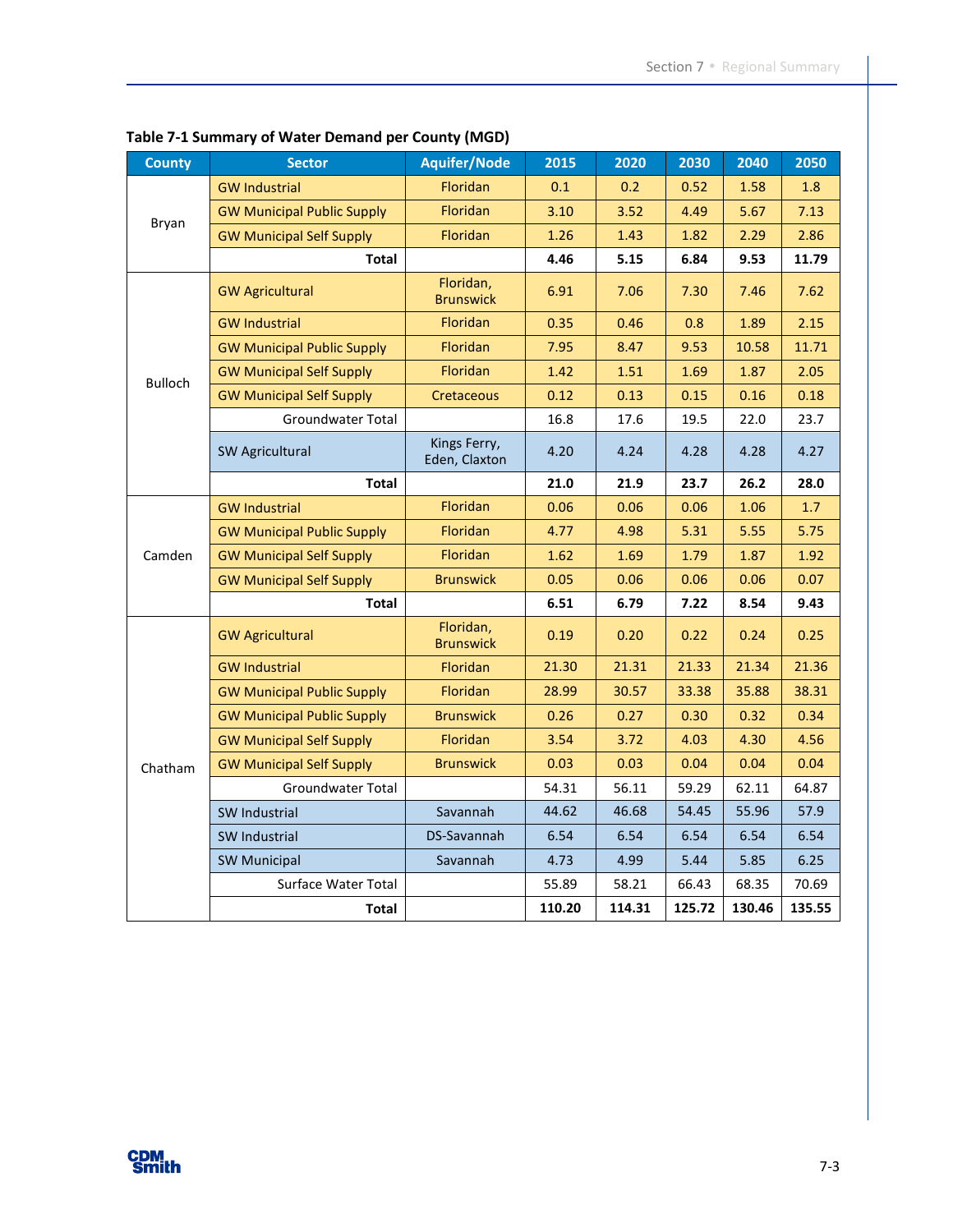### **Table 7-1 Summary of Water Demand per County (MGD)**

| <b>County</b> | <b>Sector</b>                     | <b>Aquifer/Node</b>                          | 2015  | 2020  | 2030  | 2040  | 2050  |
|---------------|-----------------------------------|----------------------------------------------|-------|-------|-------|-------|-------|
|               | <b>GW Agricultural</b>            | Floridan                                     | 1.73  | 1.73  | 1.69  | 1.64  | 1.59  |
|               | <b>GW Industrial</b>              | Floridan                                     | 1.98  | 1.98  | 1.98  | 1.98  | 1.98  |
|               | <b>GW Municipal Public Supply</b> | Floridan                                     | 2.19  | 2.41  | 2.89  | 3.40  | 3.99  |
|               | <b>GW Municipal Self Supply</b>   | Floridan                                     | 2.55  | 2.81  | 3.34  | 3.91  | 4.56  |
|               | Groundwater Total                 |                                              | 9.47  | 10.13 | 11.55 | 13.05 | 14.61 |
| Effingham     | SW Agriculture                    | Savannah, Clyo,<br>Eden                      | 0.095 | 0.095 | 0.093 | 0.090 | 0.088 |
|               | <b>SW Energy</b>                  | Savannah                                     | 4.2   | 5.8   | 6.6   | 7.5   | 8.1   |
|               | SW Industrial                     | Savannah                                     | 16.27 | 16.77 | 19.01 | 19.39 | 19.89 |
|               | <b>SW Municipal</b>               | Savannah                                     | 2.20  | 2.42  | 2.90  | 3.41  | 4.00  |
|               | Surface Water Total               |                                              | 22.78 | 25.07 | 28.59 | 30.34 | 32.09 |
|               | Total                             |                                              | 32.25 | 35.20 | 40.15 | 43.39 | 46.69 |
|               | <b>GW Agricultural</b>            | Floridan                                     | 0.034 | 0.035 | 0.038 | 0.041 | 0.044 |
|               | <b>GW Industrial</b>              | Floridan                                     | 42.40 | 42.91 | 43.55 | 44.95 | 46.77 |
|               | <b>GW Industrial</b>              | <b>Brunswick</b>                             | 0.04  | 0.04  | 0.04  | 0.05  | 0.06  |
|               | <b>GW Municipal Public Supply</b> | Floridan                                     | 6.60  | 6.90  | 7.45  | 7.98  | 8.58  |
|               | <b>GW Municipal Public Supply</b> | <b>Brunswick</b>                             | 3.18  | 3.33  | 3.59  | 3.85  | 4.14  |
| Glynn         | <b>GW Municipal Self Supply</b>   | Floridan                                     | 1.02  | 1.06  | 1.14  | 1.21  | 1.29  |
|               | <b>GW Municipal Self Supply</b>   | <b>Brunswick</b>                             | 0.06  | 0.06  | 0.07  | 0.07  | 0.08  |
|               | Groundwater Total                 |                                              | 56.81 | 57.91 | 59.99 | 62.64 | 65.56 |
|               | <b>SW Energy</b>                  | DS-Atkinson                                  | 3.48  | 3.57  | 4.11  | 4.49  | 4.60  |
|               | SW Industrial                     | <b>DS-Atkinson</b>                           | 22.58 | 22.58 | 22.58 | 22.58 | 22.58 |
|               | Surface Water Total               |                                              | 26.06 | 26.15 | 26.69 | 27.07 | 27.18 |
|               | <b>Total</b>                      |                                              | 79.39 | 80.49 | 82.57 | 85.22 | 88.14 |
|               | <b>GW Industrial</b>              | Floridan                                     | 9.69  | 10.34 | 11.76 | 12.94 | 13.54 |
|               | <b>GW Municipal Public Supply</b> | Floridan                                     | 7.47  | 7.71  | 7.94  | 8.00  | 7.83  |
| Liberty       | <b>GW Municipal Self Supply</b>   | Floridan                                     | 1.04  | 1.07  | 1.10  | 1.10  | 1.07  |
|               | Groundwater Total                 |                                              | 18.20 | 19.12 | 20.80 | 22.04 | 22.44 |
|               | <b>SW Agricultural</b>            | <b>Kings Ferry</b>                           | 0.014 | 0.014 | 0.015 | 0.016 | 0.016 |
|               | <b>Total</b>                      |                                              | 18.22 | 19.13 | 20.81 | 22.05 | 22.46 |
|               | <b>GW Agricultural</b>            | Brunswick,<br>Floridan                       | 0.072 | 0.074 | 0.079 | 0.082 | 0.085 |
|               | <b>GW Municipal Public Supply</b> | Floridan                                     | 0.16  | 0.18  | 0.22  | 0.27  | 0.32  |
|               | <b>GW Municipal Public Supply</b> | <b>Brunswick</b>                             | 0.56  | 0.63  | 0.78  | 0.95  | 1.13  |
|               | <b>GW Municipal Self Supply</b>   | Floridan                                     | 0.96  | 1.07  | 1.32  | 1.60  | 1.90  |
| Long          | <b>GW Municipal Self Supply</b>   | <b>Brunswick</b>                             | 0.25  | 0.28  | 0.35  | 0.42  | 0.50  |
|               | Groundwater Total                 |                                              | 2.01  | 2.24  | 2.75  | 3.32  | 3.93  |
|               | SW Agricultural                   | Doctortown,<br>Kings Ferry,<br>DS-Doctortown | 0.31  | 0.32  | 0.34  | 0.36  | 0.37  |
|               | Total                             |                                              | 2.33  | 2.56  | 3.09  | 3.68  | 4.31  |

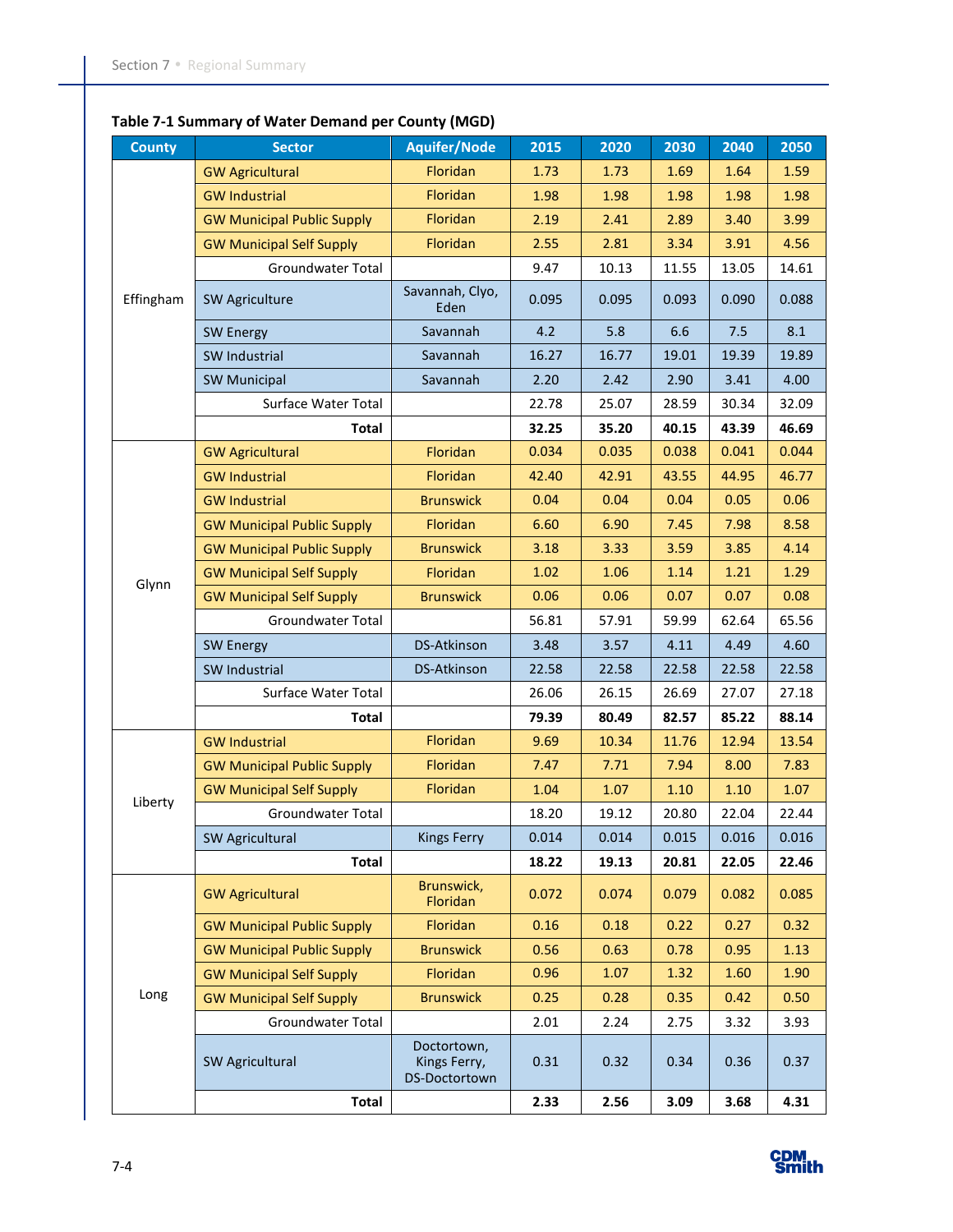| <b>County</b>                                     | <b>Sector</b>                                   | <b>Aquifer/Node</b>                 | 2015  | 2020  | 2030  | 2040  | 2050  |
|---------------------------------------------------|-------------------------------------------------|-------------------------------------|-------|-------|-------|-------|-------|
|                                                   | <b>GW Agricultural</b>                          | Floridan,<br><b>Brunswick</b>       | 0.39  | 0.40  | 0.43  | 0.46  | 0.48  |
|                                                   | <b>GW Industrial</b>                            | Floridan                            | 0.09  | 0.14  | 0.25  | 0.28  | 0.32  |
| McIntosh                                          | <b>GW Municipal Public Supply</b>               | <b>Floridan</b>                     | 0.90  | 0.87  | 0.80  | 0.70  | 0.60  |
|                                                   | <b>GW Municipal Self Supply</b>                 | <b>Floridan</b>                     | 0.72  | 0.70  | 0.64  | 0.55  | 0.47  |
|                                                   | <b>Total</b>                                    | 2.09                                | 2.11  | 2.12  | 1.99  | 1.88  |       |
|                                                   | <b>Planning Region Total Groundwater Demand</b> |                                     | 172.6 | 179.2 | 192.0 | 207.2 | 220.2 |
| <b>Planning Region Total Surface Water Demand</b> |                                                 |                                     | 102.8 | 107.2 | 118.6 | 121.8 | 125.6 |
|                                                   |                                                 | <b>Planning Region Total Demand</b> | 275.4 | 286.4 | 310.6 | 329.0 | 345.7 |

**Table 7-1 Summary of Water Demand per County (MGD)**

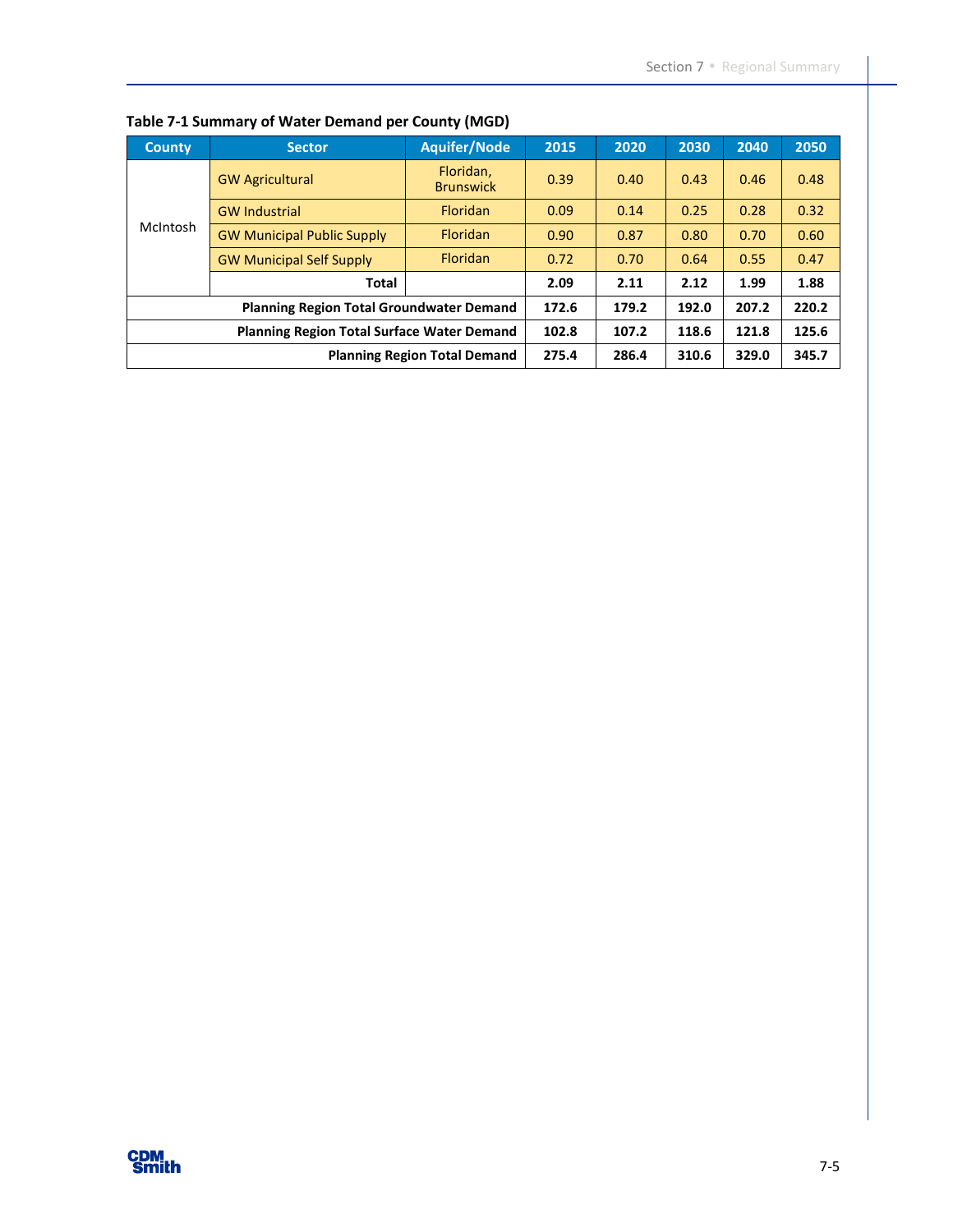### 7.2 Wastewater Summary

The full regional wastewater forecasts including municipal and industrial discharges are summarized in the figures and tables of this section. **Figure 7-4** shows the wastewater discharges per basin while **Figure 7-5** shows the forecasted discharge per method. **Table 7-2**  provides a summary of the discharge type per watershed model node. The summaries utilize the baseline forecast for industrial discharges.



**Figure 7-4 Regional Wastewater Discharge per Basin** 



**Figure 7-5 Regional Wastewater Discharge per Method** 

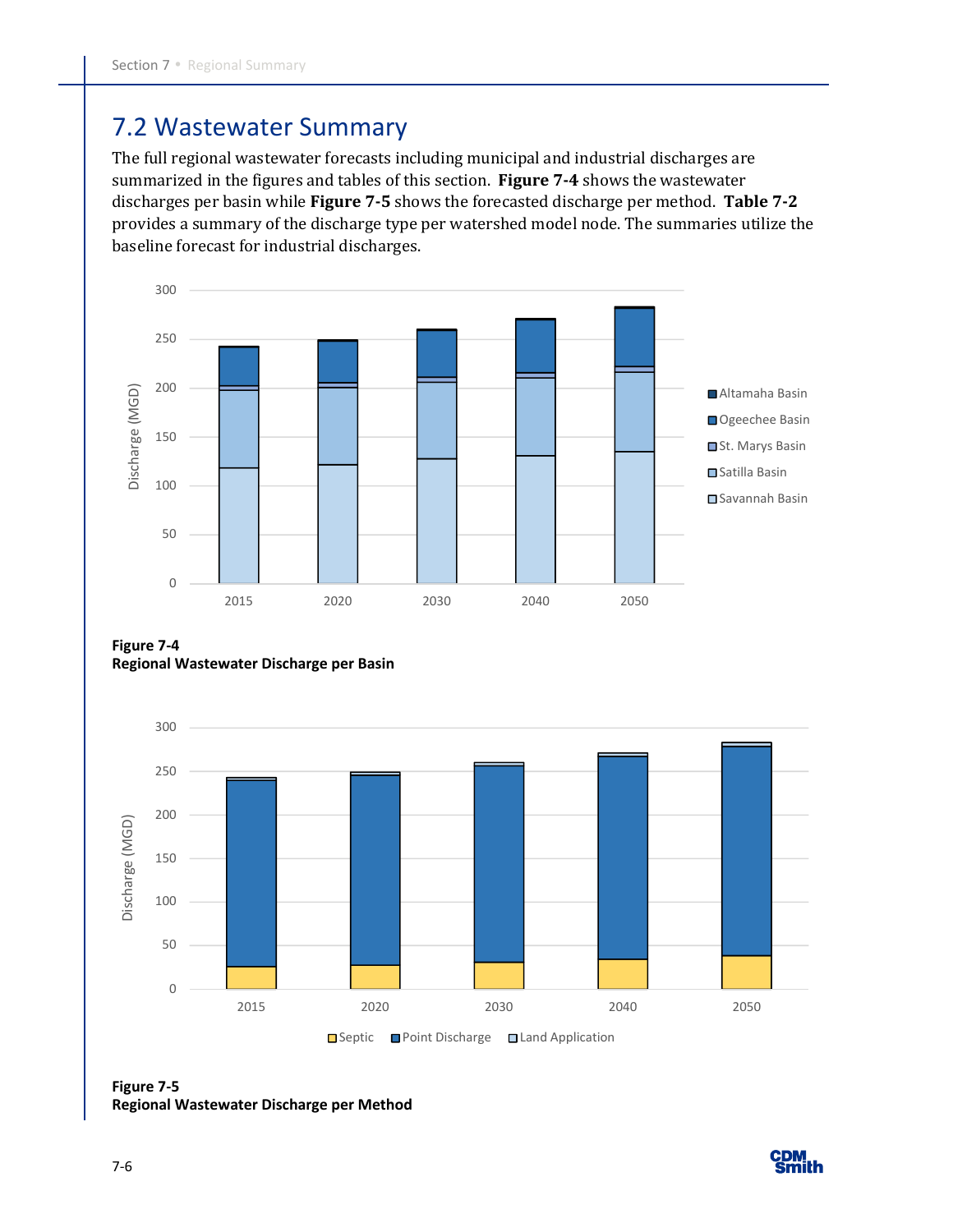| <b>Node</b>           | <b>Discharge Type</b>   | 2015                     | 2020                     | 2030                         | 2040                     | 2050                     |
|-----------------------|-------------------------|--------------------------|--------------------------|------------------------------|--------------------------|--------------------------|
| Claxton               | <b>Land Application</b> | $\overline{a}$           | $\overline{\phantom{a}}$ | $\qquad \qquad \blacksquare$ |                          | $\blacksquare$           |
|                       | Point Discharge         | $\overline{\phantom{a}}$ | $\overline{\phantom{0}}$ | $\overline{a}$               |                          | $\overline{\phantom{a}}$ |
|                       | Septic                  | 0.12                     | 0.13                     | 0.15                         | 0.16                     | 0.18                     |
|                       | Total                   | 0.12                     | 0.13                     | 0.15                         | 0.16                     | 0.18                     |
| Clyo                  | Land Application        | $\blacksquare$           |                          |                              |                          | $\blacksquare$           |
|                       | Point Discharge         | $\blacksquare$           | $\overline{\phantom{a}}$ | $\overline{\phantom{a}}$     | $\overline{\phantom{a}}$ | $\overline{\phantom{a}}$ |
|                       | Septic                  | 0.13                     | 0.14                     | 0.17                         | 0.19                     | 0.23                     |
|                       | Total                   | 0.13                     | 0.14                     | 0.17                         | 0.19                     | 0.23                     |
| Doctortown            | Land Application        | $\blacksquare$           | $\overline{\phantom{a}}$ | $\overline{\phantom{a}}$     | $\overline{\phantom{a}}$ | $\overline{\phantom{a}}$ |
|                       | Point Discharge         | $\overline{a}$           | $\blacksquare$           | $\overline{a}$               | $\blacksquare$           | $\overline{\phantom{a}}$ |
|                       | Septic                  | 0.30                     | 0.33                     | 0.41                         | 0.50                     | 0.59                     |
|                       | Total                   | 0.30                     | 0.33                     | 0.41                         | 0.50                     | 0.59                     |
|                       | <b>Land Application</b> | $\blacksquare$           | $\overline{\phantom{a}}$ | $\overline{\phantom{a}}$     | $\overline{\phantom{a}}$ | $\overline{\phantom{a}}$ |
| <b>DS-Atkinson</b>    | Point Discharge         | 74.64                    | 74.13                    | 72.84                        | 73.78                    | 75.26                    |
|                       | Septic                  | 4.83                     | 5.02                     | 5.38                         | 5.70                     | 6.03                     |
|                       | Total                   | 79.48                    | 79.15                    | 78.23                        | 79.48                    | 81.29                    |
|                       | Land Application        | $\overline{a}$           |                          | $\overline{a}$               |                          | $\overline{a}$           |
| DS-Doctortown         | Point Discharge         | 0.04                     | 0.11                     | 0.18                         | 0.20                     | 0.23                     |
|                       | Septic                  | 0.56                     | 0.58                     | 0.59                         | 0.61                     | 0.63                     |
|                       | Total                   | 0.60                     | 0.68                     | 0.77                         | 0.81                     | 0.86                     |
|                       | Land Application        | 0.80                     | 0.85                     | 0.92                         | 0.98                     | 1.03                     |
| DS-Gross              | Point Discharge         | 3.59                     | 3.82                     | 4.13                         | 4.38                     | 4.60                     |
|                       | Septic                  | $\overline{\phantom{a}}$ | $\overline{\phantom{a}}$ | $\mathcal{L}_{\mathcal{A}}$  | $\blacksquare$           | $\mathbb{L}^+$           |
|                       | Total                   | 4.40                     | 4.67                     | 5.05                         | 5.36                     | 5.63                     |
| <b>DS-Kings Ferry</b> | Land Application        | 1.32                     | 1.42                     | 1.54                         | 1.66                     | 1.76                     |
|                       | Point Discharge         | 15.52                    | 16.69                    | 18.33                        | 20.09                    | 21.81                    |
|                       | Septic                  | 7.91                     | 8.40                     | 9.33                         | 10.29                    | 11.36                    |
|                       | Total                   | 24.75                    | 26.51                    | 29.21                        | 32.03                    | 34.92                    |
| DS-Savannah           | Land Application        | 0.30                     | 0.33                     | 0.37                         | 0.40                     | 0.44                     |
|                       | Point Discharge         | 29.01                    | 30.36                    | 32.48                        | 34.64                    | 36.92                    |
|                       | Septic                  | $\overline{\phantom{a}}$ | $\overline{\phantom{a}}$ | $\overline{\phantom{a}}$     |                          | $\overline{\phantom{a}}$ |
|                       | Total                   | 29.32                    | 30.69                    | 32.84                        | 35.04                    | 37.36                    |
| Eden                  | Land Application        | $\omega_{\rm c}$         | $\pm$                    | $\pm$                        | $\blacksquare$           | $\sim$                   |
|                       | Point Discharge         | 0.02                     | 0.13                     | 0.31                         | 0.89                     | 0.98                     |
|                       | Septic                  | 3.92                     | 4.25                     | 5.02                         | 5.86                     | 6.84                     |
|                       | Total                   | 3.94                     | 4.39                     | 5.33                         | 6.75                     | 7.82                     |

#### **Table 7-2 Summary of Regional Wastewater Flows at Applicable Nodes (MGD)**

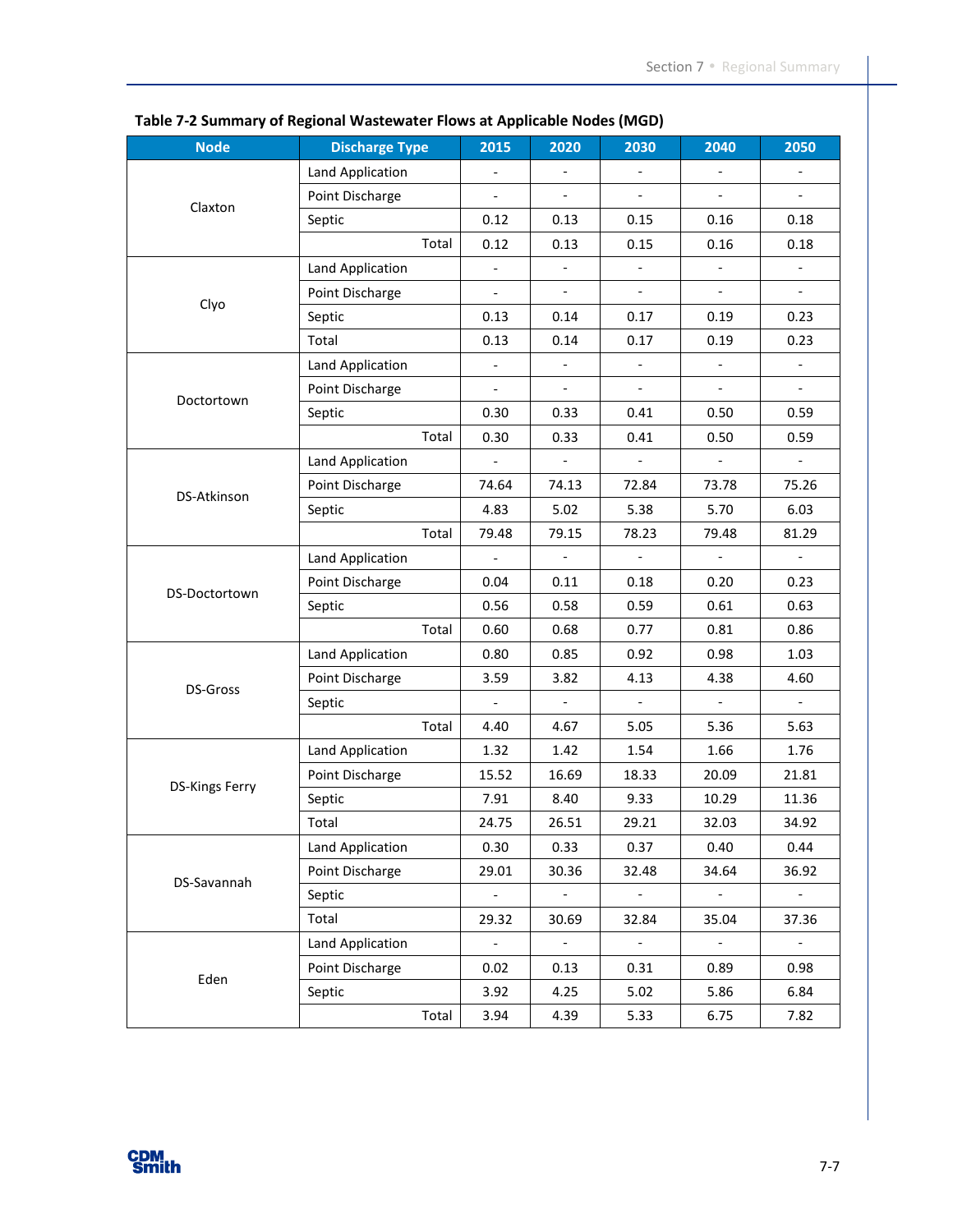| <b>Node</b>                                    | <b>Discharge Type</b>                         | 2015                     | 2020  | 2030  | 2040                     | 2050  |
|------------------------------------------------|-----------------------------------------------|--------------------------|-------|-------|--------------------------|-------|
| Gross                                          | Land Application                              |                          |       |       | $\overline{\phantom{a}}$ |       |
|                                                | Point Discharge                               | $\overline{\phantom{a}}$ |       |       |                          |       |
|                                                | Septic                                        | 0.08                     | 0.08  | 0.09  | 0.09                     | 0.10  |
|                                                | Total                                         | 0.08                     | 0.08  | 0.09  | 0.09                     | 0.10  |
| <b>Kings Ferry</b>                             | Land Application                              | 0.34                     | 0.38  | 0.40  | 0.41                     | 0.44  |
|                                                | Point Discharge                               | 5.98                     | 6.58  | 7.59  | 9.00                     | 10.00 |
|                                                | Septic                                        | 4.35                     | 4.62  | 5.16  | 5.68                     | 6.22  |
|                                                | Total                                         | 10.67                    | 11.58 | 13.14 | 15.09                    | 16.66 |
| Savannah                                       | Land Application                              | 0.44                     | 0.49  | 0.60  | 0.71                     | 0.85  |
|                                                | Point Discharge                               | 85.07                    | 86.49 | 89.70 | 89.72                    | 90.61 |
|                                                | Septic                                        | 3.65                     | 3.95  | 4.65  | 5.38                     | 6.22  |
|                                                | Total                                         | 89.16                    | 90.94 | 94.94 | 95.82                    | 97.67 |
|                                                | <b>Grand Total (with Baseline Industrial)</b> |                          | 249.3 | 260.3 | 271.3                    | 283.3 |
| <b>Alternative Industrial Wastewater Flows</b> |                                               | 4.2                      | 5.8   | 13.6  | 18.4                     | 21.9  |
| <b>Grand Total (with Alternate Industrial)</b> |                                               | 247.2                    | 255.1 | 274.0 | 289.7                    | 305.3 |

### **Table 7-2 Summary of Regional Wastewater Flows at Applicable Nodes (MGD)**

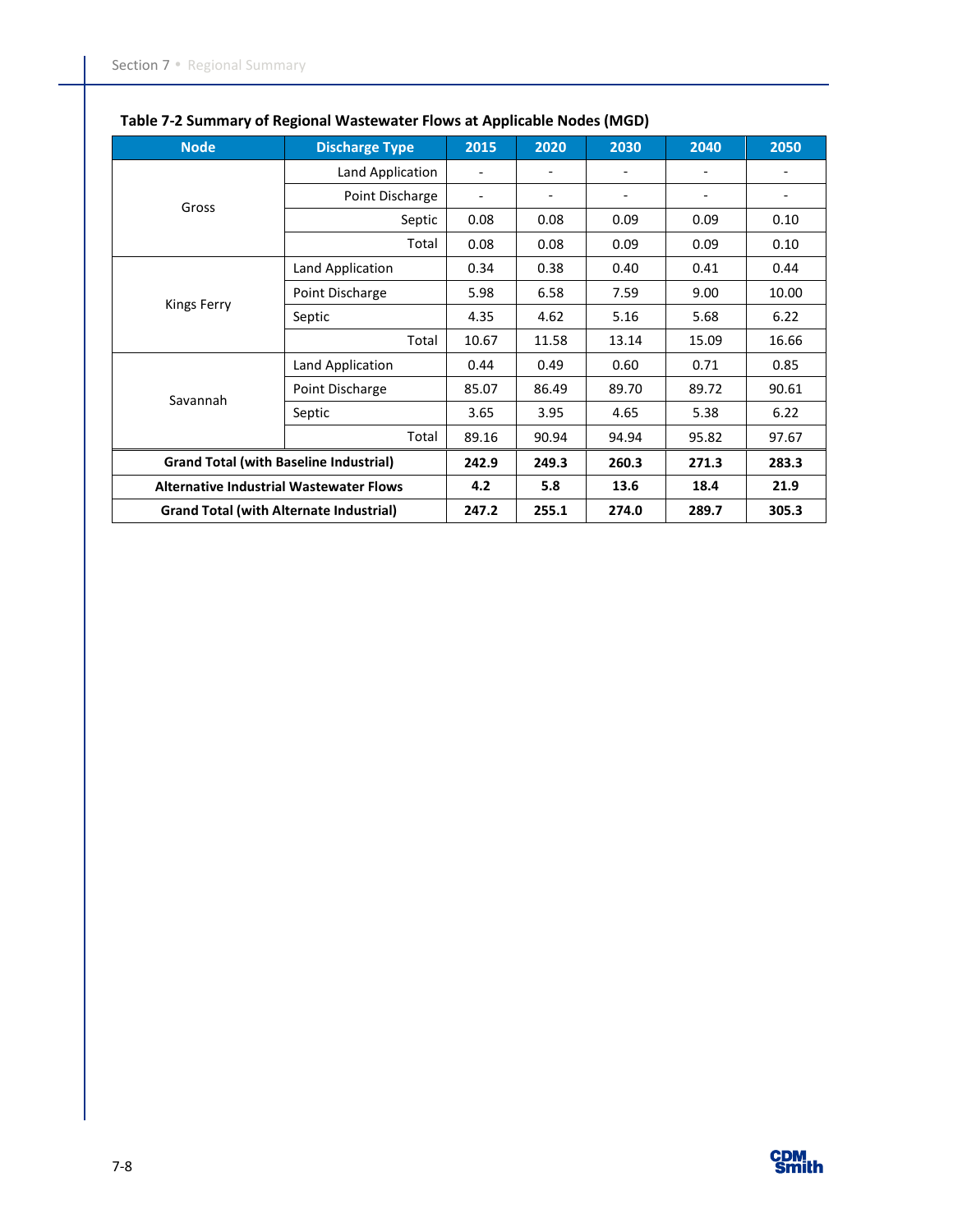## References

CDM. 2011. Water and Wastewater Forecasting Technical Memorandum. Coastal Georgia Regional Water Planning Council. Supplemental Material, Initial Recommended Coastal Georgia Regional Water Plan. May 2011

<http://www.coastalgeorgiacouncil.org/documents/CoastalGAForecastTM050211.pdf>

CDM. 2010. Statewide Energy Sector Water Demand Forecast; Technical Memorandum. [http://www.georgiawaterplanning.org/documents/Energy\\_Tech\\_Memo\\_102910.pdf](http://www.georgiawaterplanning.org/documents/Energy_Tech_Memo_102910.pdf)